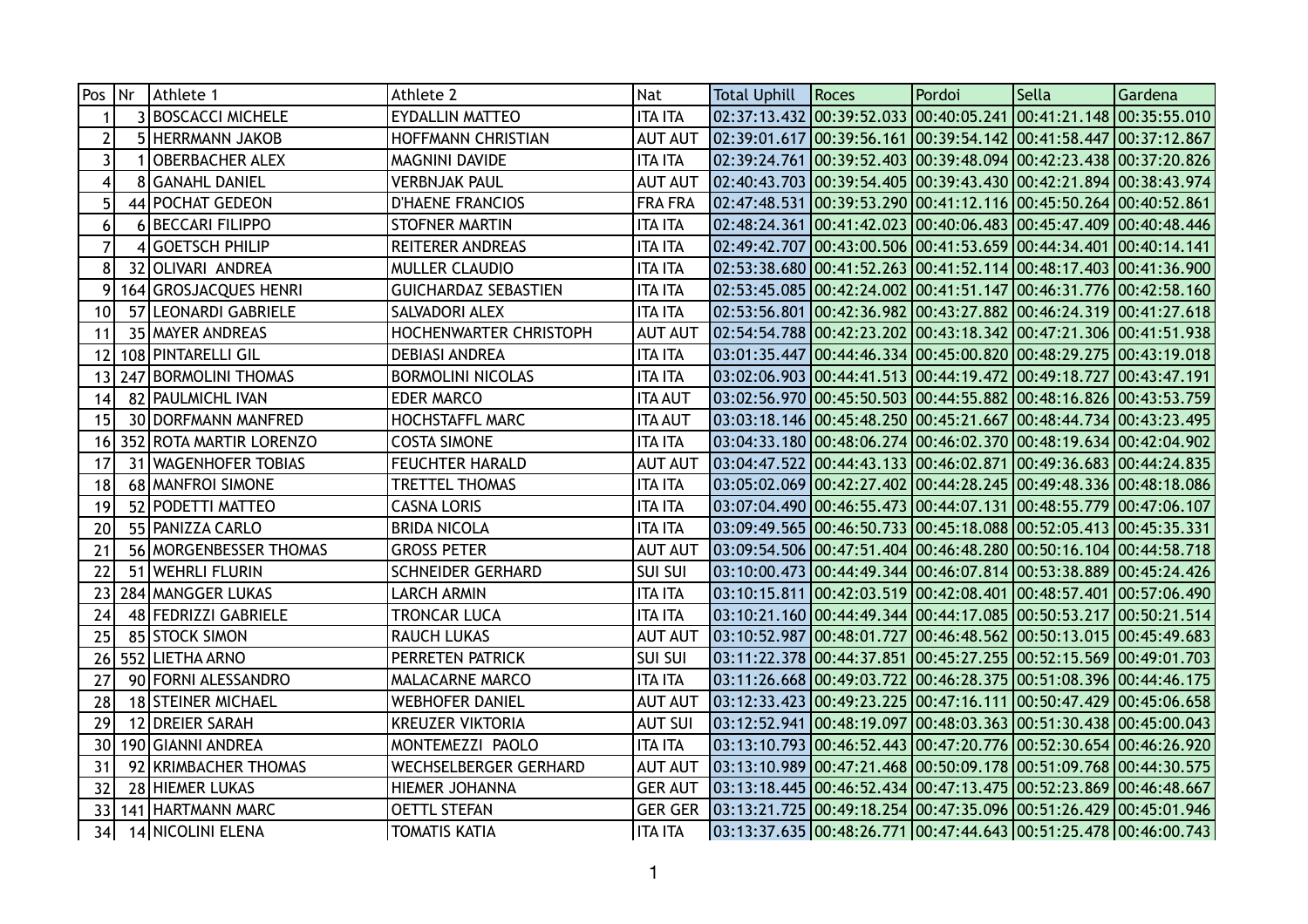| 35 | 19 BOSCACCI GRAZIANO       | <b>VENTURINI PAOLO</b>     | <b>ITA ITA</b> | $03:14:16.864\,00:48:02.614\,00:47:56.925\,00:52:16.130\,00:46:01.195$   |  |  |
|----|----------------------------|----------------------------|----------------|--------------------------------------------------------------------------|--|--|
| 36 | 33 GIOVANETTO NADIR        | <b>BLANC THOMAS</b>        | <b>ITA ITA</b> | 03:14:31.294 00:47:44.240 00:48:03.098 00:52:19.391 00:46:24.565         |  |  |
| 37 | 534 WIDMANN GEORG          | <b>WIESER ALEX</b>         | <b>ITA ITA</b> | 03:15:24.838 00:47:55.041 00:47:41.539 00:52:08.876 00:47:39.382         |  |  |
| 38 | 65 COSTA SAMUEL            | <b>VETTORI LUCA</b>        | <b>ITA ITA</b> | 03:15:44.521 00:47:18.468 00:46:41.043 00:54:03.069 00:47:41.941         |  |  |
| 39 | 387 VILLOSIO GIORGIO       | <b>VERGANO GABRIELE</b>    | <b>ITA ITA</b> | 03:16:18.004 00:47:48.240 00:47:14.894 00:52:07.052 00:49:07.818         |  |  |
| 40 | 351 VENTURATO STEFANO      | <b>GAIO MICHELE</b>        | <b>ITA ITA</b> |                                                                          |  |  |
| 41 | 59 GIACOMUZZI PIERANGELO   | <b>MATTIATO ANDREA</b>     | <b>ITA ITA</b> | 03:17:06.548 00:46:51.343 00:48:02.552 00:54:22.725 00:47:49.928         |  |  |
| 42 | 13 DE SILVESTRO ALBA       | <b>SCHMID ALESSANDRA</b>   | <b>ITA SUI</b> | 03:17:34.387 00:46:51.943 00:48:48.589 00:55:38.448 00:46:15.407         |  |  |
| 43 | 202 SORTENI ANDREA         | DONINA MARCO               | <b>ITA ITA</b> | 03:17:48.869 00:48:12.991 00:48:02.506 00:52:52.556 00:48:40.816         |  |  |
| 44 | 181 GROSS PATRICK          | <b>GROSS ULRICH</b>        | <b>ITA ITA</b> |                                                                          |  |  |
| 45 | 71 PROTTI ANDREA           | DA RIN MICHELE             | <b>ITA ITA</b> |                                                                          |  |  |
| 46 | 502 DEFLORIAN LORENZO      | ROVISI ANDREA              | <b>ITA ITA</b> | 03:20:02.542 00:49:22.025 00:48:09.754 00:54:50.134 00:47:40.629         |  |  |
| 47 | 58 WILHELMER HANNES        | <b>SCHUPFER SIMON</b>      | <b>AUT AUT</b> | 03:20:33.372 00:49:59.712 00:49:13.361 00:52:05.632 00:49:14.667         |  |  |
| 48 | 70 PURSCHKE ANDRÉ          | <b>ZWEIGART MICHAEL</b>    | <b>GER GER</b> | 03:20:33.663 00:46:53.473 00:53:04.803 00:53:16.893 00:47:18.494         |  |  |
| 49 | 60 DELLAGIACOMA ANDREA     | <b>DELVAI MAURO</b>        | <b>ITA ITA</b> | 03:20:52.126 00:47:21.468 00:48:24.018 00:54:05.893 00:51:00.747         |  |  |
| 50 | 97 KOFLER HORST            | <b>STEINER HELMUT</b>      | <b>ITA ITA</b> | 03:20:52.827 00:48:16.737 00:48:25.797 00:53:59.996 00:50:10.297         |  |  |
| 51 | 222 LAIMER CHRISTOPH       | <b>EISL SAMUEL</b>         | <b>AUT AUT</b> | 03:21:09.580 00:51:57.570 00:49:00.585 00:53:17.829 00:46:53.596         |  |  |
| 52 | 34 PERVANGHER MIRCO        | PERVANGHER PAOLA           | <b>SUI SUI</b> |                                                                          |  |  |
| 53 | 134 PASSERINI GIORDANO     | RIGHETTINI ANDREA          | <b>ITA ITA</b> | 03:21:40.482 00:50:07.713 00:50:34.325 00:53:11.511 00:47:46.933         |  |  |
| 54 | 72 WÖHRER DAVID            | HÖLLWERTH STEFAN           | <b>AUT AUT</b> | 03:21:59.662 00:49:05.428 00:49:16.045 00:54:33.037 00:49:05.152         |  |  |
| 55 | 280 STIEGLBAUER MICHAEL    | <b>HEROLD LARS</b>         | <b>GER GER</b> | 03:22:36.126 00:50:31.971 00:49:00.725 00:52:35.771 00:50:27.659         |  |  |
| 56 | 66 SCAGLIARINI MAURO       | <b>BARATTIN RAUL</b>       | <b>ITA ITA</b> | 03:22:58.668 00:47:10.393 00:45:11.002 01:01:42.403 00:48:54.870         |  |  |
| 57 | 347 BERGER MATTHÄUS        | LEITER MICHAEL             | <b>ITA ITA</b> | 03:23:54.329 00:50:15.310 00:49:48.632 00:55:53.985 00:47:56.402         |  |  |
| 58 | 484 ZWISCHENBRUGGER MANUEL | <b>BREITENBERGER ROMAN</b> | <b>ITA ITA</b> |                                                                          |  |  |
| 59 | 111 MANESSI NICOLA         | <b>SANZOGNI MAURIZIO</b>   | <b>ITA ITA</b> |                                                                          |  |  |
| 60 | 390 HAIDINGER ROBERT       | <b>VOITHOFER MARCELL</b>   | <b>AUT AUT</b> |                                                                          |  |  |
| 61 | 279 KROEHN MARITA          | <b>KROEHN NIKLAS</b>       | <b>AUT AUT</b> | 03:25:18.463 00:52:38.434 00:52:08.184 00:54:12.164 00:46:19.681         |  |  |
| 62 | 254 MUXEL MARKUS           | <b>KEMPF NORBERT</b>       | <b>AUT AUT</b> | 03:25:25.464 00:51:37.210 00:49:44.764 00:55:19.633 00:48:43.857         |  |  |
| 63 | 274 KASCHMANN MARTIN       | <b>KRÖLL STEPHANIE</b>     | <b>AUT AUT</b> | 03:25:26.400   00:49:21.225   00:50:08.398   00:55:21.755   00:50:35.022 |  |  |
| 64 | 214 PFAFFENWIMMER OLIVER   | <b>KOHLBAUER AUGUST</b>    | <b>AUT AUT</b> | 03:25:53.014 00:53:59.810 00:51:30.532 00:53:53.880 00:46:28.792         |  |  |
| 65 | 236 COSTA VALENTINO        | <b>COSTA MATTEO</b>        | <b>ITA ITA</b> | 03:26:29.042 00:49:40.405 00:50:53.918 00:56:31.425 00:49:23.294         |  |  |
| 66 | 64 CHIOCCHETTI ERWIN       | SOMMADOSSI DANIELE         | <b>ITA ITA</b> | 03:27:26.176 00:50:26.059 00:49:33.919 00:55:57.386 00:51:28.812         |  |  |
| 67 | 374 DEBERTOLIS ALESSANDRO  | <b>SCALET TITTA</b>        | <b>ITA ITA</b> | 03:27:26.801 00:51:08.210 00:52:17.894 00:55:03.877 00:48:56.820         |  |  |
| 68 | 53 GOOD MARCO              | <b>WENK CHRISTIAN</b>      | <b>SUI SUI</b> | 03:27:56.378 00:49:30.544 00:49:41.714 00:57:14.294 00:51:29.826         |  |  |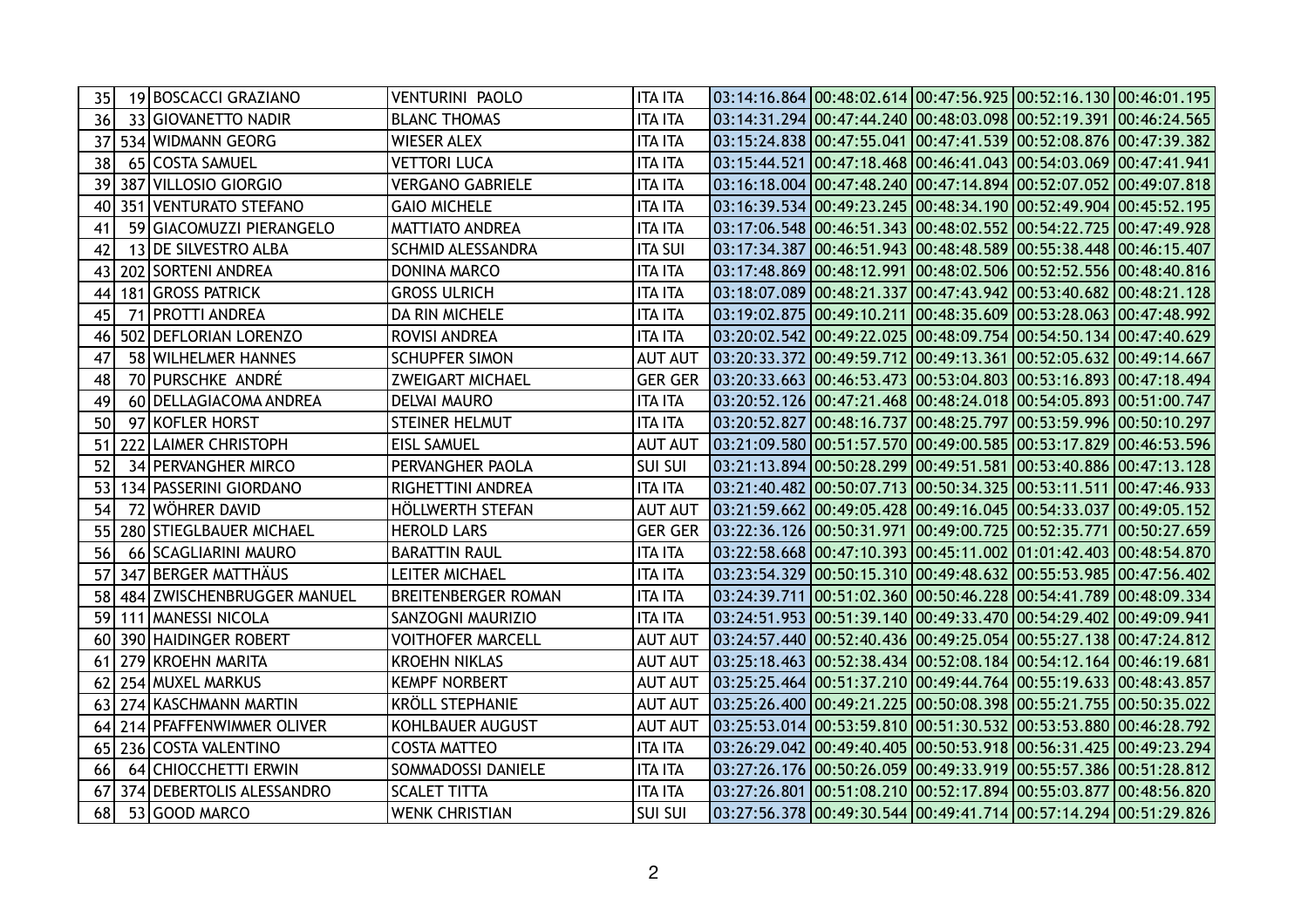| 69  | 38 CUMERLATO MARTINA      | <b>FEIX TERESA</b>       | <b>ITA ITA</b> | 03:27:58.564 00:53:40.139 00:52:36.208 00:54:45.844 00:46:56.373 |  |  |
|-----|---------------------------|--------------------------|----------------|------------------------------------------------------------------|--|--|
| 70  | 224 PEZZI FABIANO         | PERLI MATTEO             | <b>ITA ITA</b> | 03:28:08.064 00:51:28.318 00:51:52.497 00:56:39.631 00:48:07.618 |  |  |
| 71  | 50 MICHELUZZI MIRCO       | <b>VERRA COSMA</b>       | <b>ITA ITA</b> | 03:28:32.741 00:48:40.927 00:48:52.598 00:55:49.087 00:55:10.129 |  |  |
| 72  | 15 FELICETTI GIORGIA      | <b>CARONTI LUCA</b>      | <b>ITA ITA</b> | 03:29:43.428 00:50:45.465 00:51:40.329 00:56:30.474 00:50:47.160 |  |  |
| 73  | 514 TESSARO TOMMASO       | TRAMET MARCO             | <b>ITA ITA</b> | 03:30:31.290 00:53:20.951 00:51:05.370 00:55:38.089 00:50:26.880 |  |  |
| 74  | 166 DAPOZ DAVIDE          | ZAMBOTTI DAMIANO         | <b>ITA ITA</b> | 03:30:52.100 00:53:05.492 00:51:55.570 00:57:09.209 00:48:41.829 |  |  |
| 75  | 83 ESKA FLORIAN           | LOHER FLORIAN            | <b>GER GER</b> | 03:31:09.633 00:52:33.433 00:51:15.821 00:55:47.870 00:51:32.509 |  |  |
| 76  | 89 VEDOVATI PAOLO         | <b>SIGNORI MAURIZIO</b>  | <b>ITA ITA</b> |                                                                  |  |  |
| 77  | 267 CURTI LUCA            | <b>COLLEONI PAOLO</b>    | <b>ITA ITA</b> | 03:31:14.693 00:49:26.225 00:51:28.410 00:57:19.161 00:53:00.897 |  |  |
| 78  | 212 ABT TOBIAS            | <b>BUDIG SIMON</b>       | <b>GER GER</b> | 03:31:18.498 00:52:50.035 00:52:05.804 00:56:49.365 00:49:33.294 |  |  |
| 79  | 533 SCHMID JAKOB          | LEHMANN MARIO            | <b>GER GER</b> | 03:31:26.013 00:50:33.968 00:51:15.899 00:58:52.168 00:50:43.978 |  |  |
|     | 80 531 GIOVANAZZI LORENZO | <b>GRIMAZ STEFANO</b>    | <b>ITA ITA</b> | 03:31:43.158 00:50:08.961 00:49:56.745 00:54:46.843 00:56:50.609 |  |  |
| 81  | 84 DAGAI ALEX             | TREBO MIKE               | <b>ITA ITA</b> | 03:31:56.498 00:50:18.432 00:52:32.542 00:58:10.860 00:50:54.664 |  |  |
| 82  | 116 WENDT MANUEL          | <b>WENDT FLORIAN</b>     | <b>ITA ITA</b> | 03:32:01.456 00:52:08.457 00:50:06.947 00:54:53.145 00:54:52.907 |  |  |
| 83  | 312 GRASSI MIRKO          | MORONI ANDREA LUCIANO    | <b>ITA ITA</b> | 03:32:53.279 00:52:48.705 00:51:57.567 00:55:54.874 00:52:12.133 |  |  |
| 84  | 95 GUJAN BEDA             | HIDBER RETO              | <b>SUI SUI</b> |                                                                  |  |  |
| 85  | 428 SCHALLER FABIAN       | <b>IMBODEN ALEXANDER</b> | <b>SUI SUI</b> | 03:34:44.613 00:55:09.600 00:52:11.794 00:56:08.010 00:51:15.209 |  |  |
| 86  | 523 LONGHI ROBERTO        | <b>FEDERICI SIMONE</b>   | <b>ITA ITA</b> | 03:35:01.387 00:53:30.607 00:51:30.266 00:56:25.591 00:53:34.923 |  |  |
| 87  | 67 DUROGATI AARON         | <b>GIETL SIMON</b>       | <b>ITA ITA</b> |                                                                  |  |  |
| 88  | 62 LEITER HANS            | <b>MANDELC RONNY</b>     | <b>AUT AUT</b> | 03:35:23.551 00:51:29.641 00:52:17.052 00:59:41.355 00:51:55.503 |  |  |
| 89  | 543 WOLFISBERG MIRKO      | <b>FUMI EDOARDO</b>      | <b>SUI SUI</b> | 03:35:35.749 00:53:59.990 00:51:16.307 00:57:08.397 00:53:11.055 |  |  |
| 90  | 61 BERTELLE ALESSANDRO    | PAT FEDERICO             | <b>ITA ITA</b> | 03:35:39.388 00:49:13.971 00:50:41.579 00:58:40.889 00:57:02.949 |  |  |
| 91  | 488 VIVOT LUKAS           | <b>BRIELER PATRICK</b>   | <b>AUT AUT</b> | 03:36:14.885 00:50:39.501 00:51:34.865 00:59:51.464 00:54:09.055 |  |  |
| 92  | 168 DE ZAIACOMO MORRIS    | <b>FOLLADOR DANIELE</b>  | <b>ITA ITA</b> | 03:36:38.138 00:53:02.199 00:52:53.556 00:57:48.926 00:52:53.457 |  |  |
| 93  | 539 SCHRAMM HELMUT        | SCHRENKER SEBASTIAN      | <b>GER GER</b> | 03:36:49.801 00:57:38.704 00:52:45.818 00:57:21.392 00:49:03.887 |  |  |
| 94  | 447 HASLINGER STEFAN      | <b>SPECKL CHRISTIAN</b>  | <b>AUT AUT</b> |                                                                  |  |  |
| 95  | 130 LOLLO ANDREA          | SOTTSASS CESARE          | <b>ITA ITA</b> | 03:37:44.268 00:52:35.343 00:53:20.663 00:59:27.456 00:52:20.806 |  |  |
| 96  | 137 VARESCO CHRISTIAN     | <b>VINANTE MARTA</b>     | <b>ITA ITA</b> | 03:38:28.493 00:53:58.390 00:53:27.501 00:58:43.573 00:52:19.029 |  |  |
| 97  | 156 CIFRA EMILIANO MARIA  | <b>BRAIDA GUIDO</b>      | <b>ITA ITA</b> | 03:38:32.350 00:54:06.038 00:54:43.691 00:57:52.421 00:51:50.200 |  |  |
| 98  | 395 RICCI NICOLA          | PEDROTTI JEAN PIERRE     | <b>ITA ITA</b> | 03:39:06.239 00:55:10.004 00:51:42.419 00:58:18.130 00:53:55.686 |  |  |
| 99  | 54 HANREICH ALEXANDER     | <b>REIF STEFAN</b>       | <b>AUT AUT</b> | 03:39:23.828 00:52:47.349 00:52:44.539 01:00:19.404 00:53:32.536 |  |  |
| 100 | 149 DUCOLI IVO            | <b>NORIS GIOVANNI</b>    | <b>ITA ITA</b> | 03:39:45.165 00:53:08.499 00:52:04.057 00:58:35.383 00:55:57.226 |  |  |
| 101 | 165 COSTABLOZ RUDY        | RONCO NEVIO              | <b>ITA ITA</b> | 03:39:47.005 00:54:57.934 00:54:13.599 00:59:05.101 00:51:30.371 |  |  |
| 102 | 462 CERUTTI DAVIDE        | <b>CUSINI MAX</b>        | <b>ITA ITA</b> | 03:39:48.348 00:54:06.097 00:52:39.874 00:59:57.501 00:53:04.876 |  |  |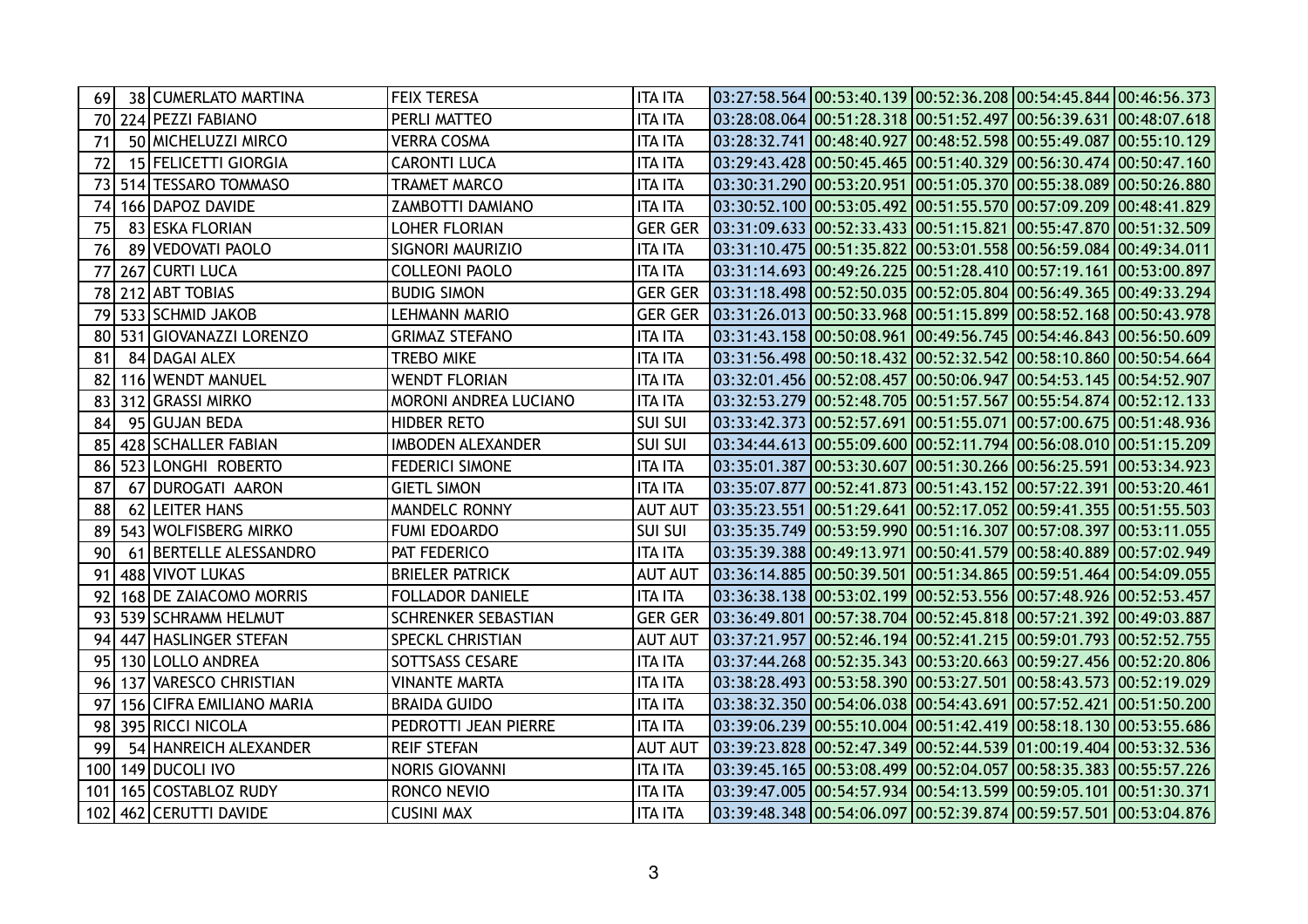| 103 | 87 BRADANINI ANDREA         | <b>BONETTI STEFANO</b>     | <b>ITA ITA</b> | $03:40:12.624$ $00:50:14.468$ $00:50:47.086$ $01:05:05.337$ $00:54:05.733$ |  |  |
|-----|-----------------------------|----------------------------|----------------|----------------------------------------------------------------------------|--|--|
| 104 | 445   IMBODEN CHRISTIAN     | NYDEGGER BEAT              | <b>SUI SUI</b> |                                                                            |  |  |
| 105 | 262 RODIGARI MATTEO         | <b>OPRANDI MARA</b>        | <b>ITA ITA</b> | 03:41:11.981 01:00:56.144 00:55:53.345 00:55:47.558 00:48:34.934           |  |  |
| 106 | 201 CRAFFONARA LOIS         | PEDEVILLA VERONIKA         | <b>ITA ITA</b> | $03:41:18.880$ $00:56:24.270$ $00:53:38.062$ $00:59:25.085$ $00:51:51.463$ |  |  |
| 107 | 389 ZANARDI IVANO           | ZANZOTTI FRANCESCO         | <b>ITA ITA</b> |                                                                            |  |  |
| 108 | 139 FARÈ TOMMASO            | <b>FILONI ALAIN</b>        | <b>ITA ITA</b> | $03:42:28.374$ $00:59:16.163$ $00:54:49.136$ $00:57:12.437$ $00:51:10.638$ |  |  |
|     | 109   411   SCARELLA SIMONE | DE BATTISTA DANIEL         | <b>ITA ITA</b> | 03:42:47.017 00:54:29.700 00:53:00.482 00:59:51.059 00:55:25.776           |  |  |
|     | 110 230 LORI GUIDO          | <b>BRUSCHETTI LUCA</b>     | <b>ITA ITA</b> | 03:43:02.446 00:54:17.938 00:53:41.245 00:59:57.954 00:55:05.309           |  |  |
| 111 | 275 JAHN RAINER             | WAGNER STEPHAN             | <b>GER GER</b> | 03:43:17.701  00:56:14.173  00:54:50.930  00:58:27.380  00:53:45.218       |  |  |
| 112 | 393 MENAPACE MARCO          | <b>BERNHARDT VALENTINO</b> | <b>ITA ITA</b> | 03:44:27.426 00:55:04.504 00:55:42.058 01:00:10.450 00:53:30.414           |  |  |
| 113 | 138 WESSLING JAKOB          | GURPEGUI GARCÍA JAVIER     | <b>GER ESP</b> | 03:44:29.912 00:50:18.601 00:54:33.364 01:03:39.801 00:55:58.146           |  |  |
| 114 | 527 SILVAGNI CARLO          | <b>CIOCCA FEDERICO</b>     | <b>ITA ITA</b> | 03:45:10.898 00:54:00.109 00:54:36.547 01:03:32.625 00:53:01.617           |  |  |
| 115 | 506 DELPERO DIEGO           | D'ANTONIO MASSIMO          | <b>ITA ITA</b> | 03:45:14.179 00:52:57.145 00:53:25.387 01:01:46.109 00:57:05.538           |  |  |
| 116 | 200 DE FRANCESCH CHRISTIAN  | ROSSET DAVIDE              | ITA ITA        | 03:45:20.575 00:55:56.069 00:55:52.285 01:00:29.357 00:53:02.864           |  |  |
| 117 | 308 BERGAMINI SILVANO       | <b>BOCCARDI MARCO</b>      | <b>ITA ITA</b> | 03:45:33.067 00:54:57.083 00:55:10.305 00:57:53.746 00:57:31.933           |  |  |
| 118 | 228 PROKSCH BENEDIKT        | KÖNIG ADRIAN               | <b>GER GER</b> |                                                                            |  |  |
|     | 119 197 PERSICO RAINIERO    | <b>BREDA ALESSIO</b>       | <b>ITA ITA</b> | 03:45:57.497 00:56:25.020 00:54:21.540 01:01:02.210 00:54:08.727           |  |  |
| 120 | 235 ZAMBELLI DANIELE        | MICHELI NICOLA             | <b>ITA ITA</b> | 03:46:22.718 00:54:33.881 00:52:30.078 01:03:04.046 00:56:14.713           |  |  |
| 121 | 189 DORFMEISTER MARC        | PITTER MANUEL              | <b>AUT AUT</b> | 03:46:30.140 00:54:36.701 00:54:14.754 01:02:23.642 00:55:15.043           |  |  |
| 122 | 448 BAUREGGER MARTIN        | <b>LEX FELIX</b>           |                | GER GER 03:46:36.868 00:59:01.093 00:55:33.394 01:00:34.458 00:51:27.923   |  |  |
| 123 | 422 GIANOLA MICHELE         | <b>GIANOLA DIONIGI</b>     | <b>ITA ITA</b> | 03:46:47.059 00:53:57.038 00:56:37.462 01:01:26.594 00:54:45.965           |  |  |
| 124 | 206 VÖTTER FRITZ            | VÖTTER CLAUDIA             | <b>AUT AUT</b> | 03:46:51.492 00:54:00.909 00:55:46.170 01:00:26.081 00:56:38.332           |  |  |
| 125 | 132 HEIB SEBASTIAN          | <b>BRAUN THOMAS</b>        | <b>GER GER</b> | $ 03:46:54.215 00:54:59.434 00:55:36.794 01:01:21.617 00:54:56.370$        |  |  |
| 126 | 186 BRESSAN ERMANNO         | SOPPELSA FERRUCCIO         | ITA ITA        |                                                                            |  |  |
| 127 | 98 VANZETTA GIAN LUCA       | <b>VANZETTA LIVIO</b>      | <b>ITA ITA</b> |                                                                            |  |  |
| 128 | 259 DE BARBA ANDREA         | <b>GRESSANI CRISTIAN</b>   | <b>ITA ITA</b> | $03:47:42.377$ $00:56:16.830$ $00:56:33.266$ $01:00:14.085$ $00:54:38.196$ |  |  |
| 129 | 270 SCANDELLA GIULIO        | <b>ACERBIS RICCARDO</b>    | <b>ITA ITA</b> | 03:47:47.769 00:53:57.439 00:54:59.947 01:00:54.348 00:57:56.035           |  |  |
| 130 | 304 PEDRETTI GIUSEPPE       | BOTTARELLI DAVIDE          | <b>ITA ITA</b> | 03:47:54.871 00:54:29.216 00:56:36.125 01:00:47.640 00:56:01.890           |  |  |
| 131 | 182 DOLIANA SERGIO          | DEGIAMPIETRO PAOLO         | ITA ITA        | 03:48:13.884 00:56:00.679 00:55:12.224 01:00:07.298 00:56:53.683           |  |  |
| 132 | 193 GIACOMINI MIRCO         | <b>GHIDINELLI LUCA</b>     | <b>ITA ITA</b> |                                                                            |  |  |
| 133 | 558 FRÖHLICH EMANUEL        | <b>RUSSEGGER PATRICK</b>   | <b>AUT AUT</b> |                                                                            |  |  |
| 134 | 143 MERELLI FABRIZIO        | PEZZOLI PAOLA              | <b>ITA ITA</b> | 03:49:20.059 00:56:21.162 00:56:10.022 01:01:54.096 00:54:54.779           |  |  |
| 135 | 146 OLIVI ANDREA            | <b>CELEGHINI FEDERICO</b>  | <b>ITA ITA</b> | $03:49:30.763$ $00:56:18.060$ $00:55:00.337$ $01:01:36.124$ $00:56:36.242$ |  |  |
|     | 136 421 TOMAT LORIS         | <b>VOGRIG DENIS</b>        | <b>ITA ITA</b> | 03:49:38.390 00:54:44.629 00:55:26.779 01:02:10.898 00:57:16.084           |  |  |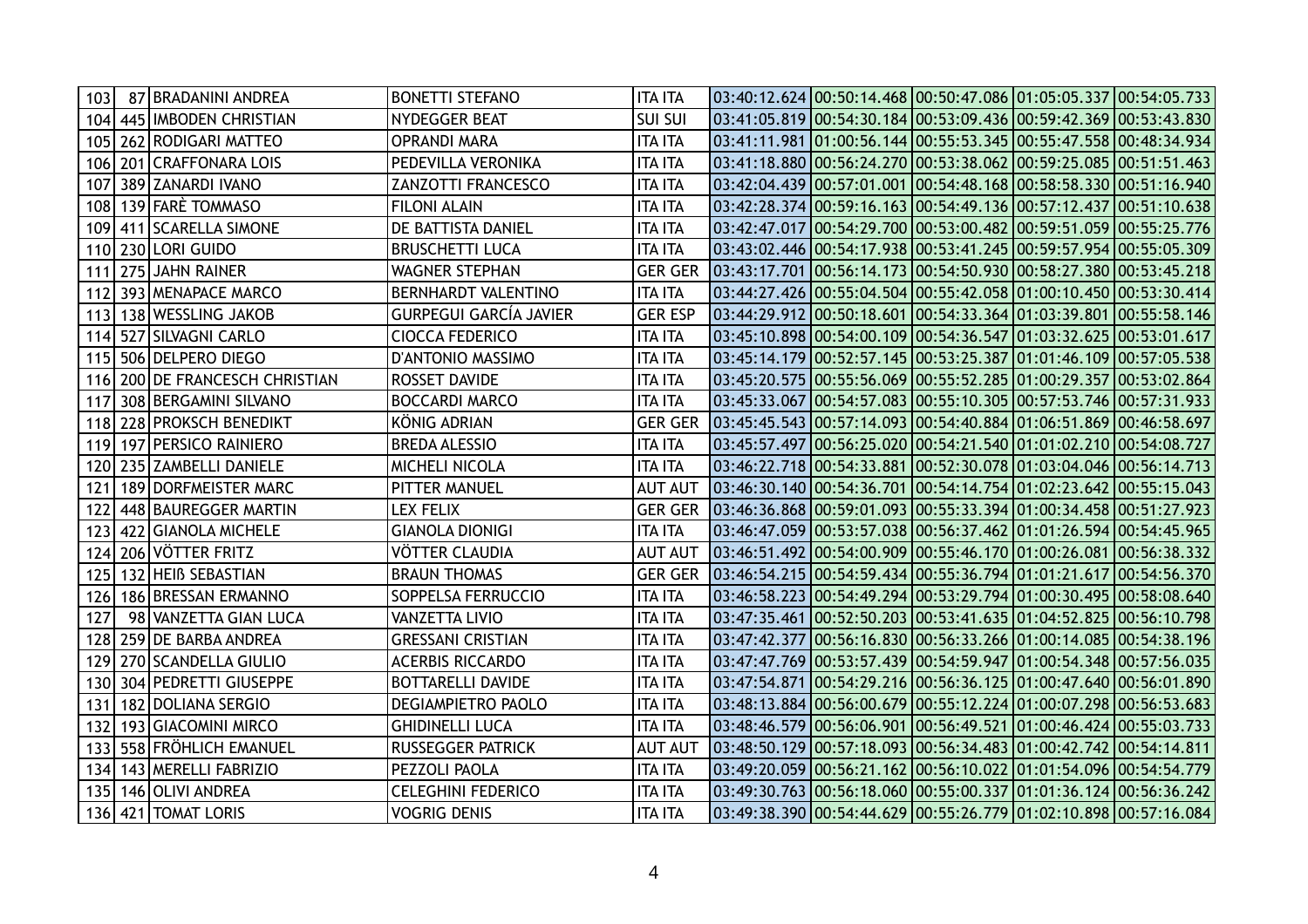| 137 |     | 477   VALMORBIDA CRISTIAN        | CAPOZZO GUIDO                   | <b>ITA ITA</b> | $03:49:49.387$ $00:58:46.164$ $00:53:37.922$ $01:01:49.494$ $00:55:35.807$                       |  |  |
|-----|-----|----------------------------------|---------------------------------|----------------|--------------------------------------------------------------------------------------------------|--|--|
|     |     | 138   541   MEINDL NORBERT       | <b>VOLGGER THOMAS</b>           | <b>AUT AUT</b> |                                                                                                  |  |  |
| 139 |     | 104 BIASSONI ANDREA              | <b>BRUMANA ANDREA</b>           | <b>ITA ITA</b> | 03:50:02.085 00:54:01.010 00:54:07.671 01:01:43.005 01:00:10.399                                 |  |  |
|     |     | 140 476 TRUSSARDI GIOVANNI MARIA | PIFFARI NICOLA                  | <b>ITA ITA</b> | 03:50:10.759 00:57:20.161 00:56:41.410 01:01:43.410 00:54:25.778                                 |  |  |
| 141 |     | 481 DE SALVADOR MARCO            | <b>ZANON LUKAS</b>              | <b>ITA ITA</b> | 03:51:00.187 00:56:08.183 00:54:08.545 01:04:06.915 00:56:36.544                                 |  |  |
| 142 |     | 209 KÜNSTL MICHAEL               | FERTALA CHRISTIAN               | <b>AUT AUT</b> |                                                                                                  |  |  |
| 143 |     | 173 BIELER ANNIE                 | <b>NEGRA CRISTOFORO</b>         | <b>ITA ITA</b> | $03:51:32.098$ $00:57:16.433$ $00:58:23.215$ $01:02:28.120$ $00:53:24.330$                       |  |  |
| 144 |     | 424 BARACCHI UMBERTO             | <b>BRUSSINO MICHELE</b>         | <b>ITA ITA</b> | $03:51:33.983$ $00:59:36.534$ $00:55:35.796$ $01:02:36.122$ $00:53:45.531$                       |  |  |
| 145 |     | 178 PIRLO PIETRO                 | <b>COLOMBINI GNIUTTI MATTEO</b> | <b>ITA ITA</b> | $03:51:39.406$ $00:57:08.734$ $00:56:26.527$ $01:01:35.610$ $00:56:28.535$                       |  |  |
| 146 |     | 426 NIEDERKOFLER ARMIN           | <b>KIRCHMAIR KLAUS</b>          | <b>AUT AUT</b> |                                                                                                  |  |  |
| 147 |     | 475 ZANIROLI MAURIZIO            | <b>CHIOLINI GIACOMO</b>         | <b>ITA ITA</b> | 03:52:50.361 00:57:38.413 00:54:34.175 01:02:12.051 00:58:25.722                                 |  |  |
| 148 |     | 416 WAGNER JOHANNES              | <b>MISNIKS MICHAEL</b>          | <b>GER GER</b> |                                                                                                  |  |  |
| 149 |     | 278 FRÜHMANN MATTHÄUS            | STREITBERGER JOSEF              | <b>AUT AUT</b> | $\vert 03:53:08.790 \vert 00:57:06.873 \vert 00:57:06.588 \vert 01:02:33.096 \vert 00:56:22.233$ |  |  |
| 150 |     | 180 FLORINDI FRANCESCO           | PALAZZI MICHELE                 | <b>ITA ITA</b> | $03:53:19.572$ $00:57:25.830$ $00:59:29.531$ $01:02:35.093$ $00:53:49.118$                       |  |  |
| 151 |     | 36 WITTMANN ANGELIKA             | <b>FISCHER RENE</b>             | <b>GER AUT</b> | 03:53:30.154 00:59:12.025 00:58:47.520 01:01:35.610 00:53:54.999                                 |  |  |
| 152 |     | 418 RIGOTTI STEFANO              | MAURILIO DELL'ANGELO            | <b>ITA ITA</b> | $03:53:45.308$ $00:58:10.160$ $00:57:08.180$ $01:03:34.856$ $00:54:52.112$                       |  |  |
| 153 |     | 403 PIAZZANO MATTIA              | <b>MARCHI MIRKO</b>             | <b>ITA ITA</b> | 03:54:47.896 00:56:54.827 00:57:09.537 01:01:38.481 00:59:05.051                                 |  |  |
| 154 |     | 548 VISINELLI RAFAEL             | PAVARIN MARCELLO                | <b>ITA ITA</b> | 03:54:48.939 00:55:13.177 00:55:49.040 01:04:19.161 00:59:27.561                                 |  |  |
| 155 |     | 220 PODETTI FRANCO               | ROSSI STEFANO                   | <b>ITA ITA</b> | 03:54:52.949 00:53:02.012 00:53:48.608 01:02:40.600 01:05:21.729                                 |  |  |
| 156 |     | 226 FESTUCCIA LUCA               | <b>TEMPESTA RAFFAELLA</b>       | <b>ITA ITA</b> | 03:54:56.860 00:59:03.570 00:58:01.235 01:02:59.710 00:54:52.345                                 |  |  |
| 157 |     | 131 LIVER MATTEO                 | PASSINI RETO                    | <b>SUI SUI</b> | 03:54:57.810 00:56:06.961 00:57:15.901 01:03:54.419 00:57:40.529                                 |  |  |
| 158 |     | 16 ALTMANN ALEXANDRA             | SCHÖFERLE BIANCA                | <b>GER GER</b> | 03:55:08.284 00:57:43.905 00:57:23.187 01:03:08.836 00:56:52.356                                 |  |  |
| 159 |     | 29 SOYTER BEATRICE               | <b>BRANDL JACQUELINE</b>        |                | GER GER 03:55:09.702 00:57:33.359 00:57:36.898 01:04:01.407 00:55:58.038                         |  |  |
| 160 |     | 192 COLOMBO CRISTIAN             | PISONI CESARE                   | <b>ITA ITA</b> | 03:55:28.334 00:54:08.349 00:56:18.961 01:05:03.652 00:59:57.372                                 |  |  |
| 161 | 371 | WÖHRER STEFAN                    | <b>LEITNER CHRISTIAN</b>        | <b>AUT AUT</b> | 03:55:29.760 00:56:11.907 00:58:28.597 01:03:47.727 00:57:01.529                                 |  |  |
| 162 |     | 360 VILLA STEFANO                | <b>STEFANOLLI ANDREA</b>        | <b>ITA ITA</b> | 03:55:37.915 00:57:33.040 00:57:28.412 01:04:56.070 00:55:40.393                                 |  |  |
| 163 |     | 140 ALTMANN JOACHIM              | ROESSLE STEFFEN                 | <b>GER GER</b> | 03:55:46.561 00:58:25.490 00:57:03.655 01:01:28.403 00:58:49.013                                 |  |  |
| 164 |     | 129 BERNHARD JANSENBERGER        | <b>HABERL MICHAEL</b>           | <b>AUT AUT</b> | 03:55:47.470 00:57:09.023 00:59:28.548 01:02:45.061 00:56:24.838                                 |  |  |
|     |     | 165   464   ZORZI FIORENZO       | MAZZERBO WALTER                 | <b>ITA ITA</b> | 03:55:50.802 00:59:02.919 00:56:19.703 01:01:48.886 00:58:39.294                                 |  |  |
| 166 |     | 503 GUIDETTI NICOLA              | <b>CORSINI SIMONE</b>           | <b>ITA ITA</b> | 03:56:18.694 00:56:19.002 00:55:19.509 01:05:54.914 00:58:45.269                                 |  |  |
| 167 |     | 338 MÄRKLE RAINER                | SATTLEGGER PAUL                 | <b>GER GER</b> |                                                                                                  |  |  |
|     |     | 168 240 RAMSAUER FRANZ           | RAMSAUER ROLAND                 | <b>AUT AUT</b> | 03:56:35.406 00:56:27.008 00:58:40.017 01:05:28.597 00:55:59.784                                 |  |  |
| 169 |     | 378 PENASA MATTIA                | <b>DALLAGO LORIS</b>            | <b>ITA ITA</b> | $03:56:41.803$ $00:57:45.122$ $00:56:23.236$ $01:03:12.845$ $00:59:20.600$                       |  |  |
|     |     | 170 167 TARAVELLI ROSSELLA       | <b>CAVALLO MATTIA</b>           | <b>ITA ITA</b> | $03:56:55.736$ $00:59:19.626$ $00:57:13.249$ $01:03:29.600$ $00:56:53.261$                       |  |  |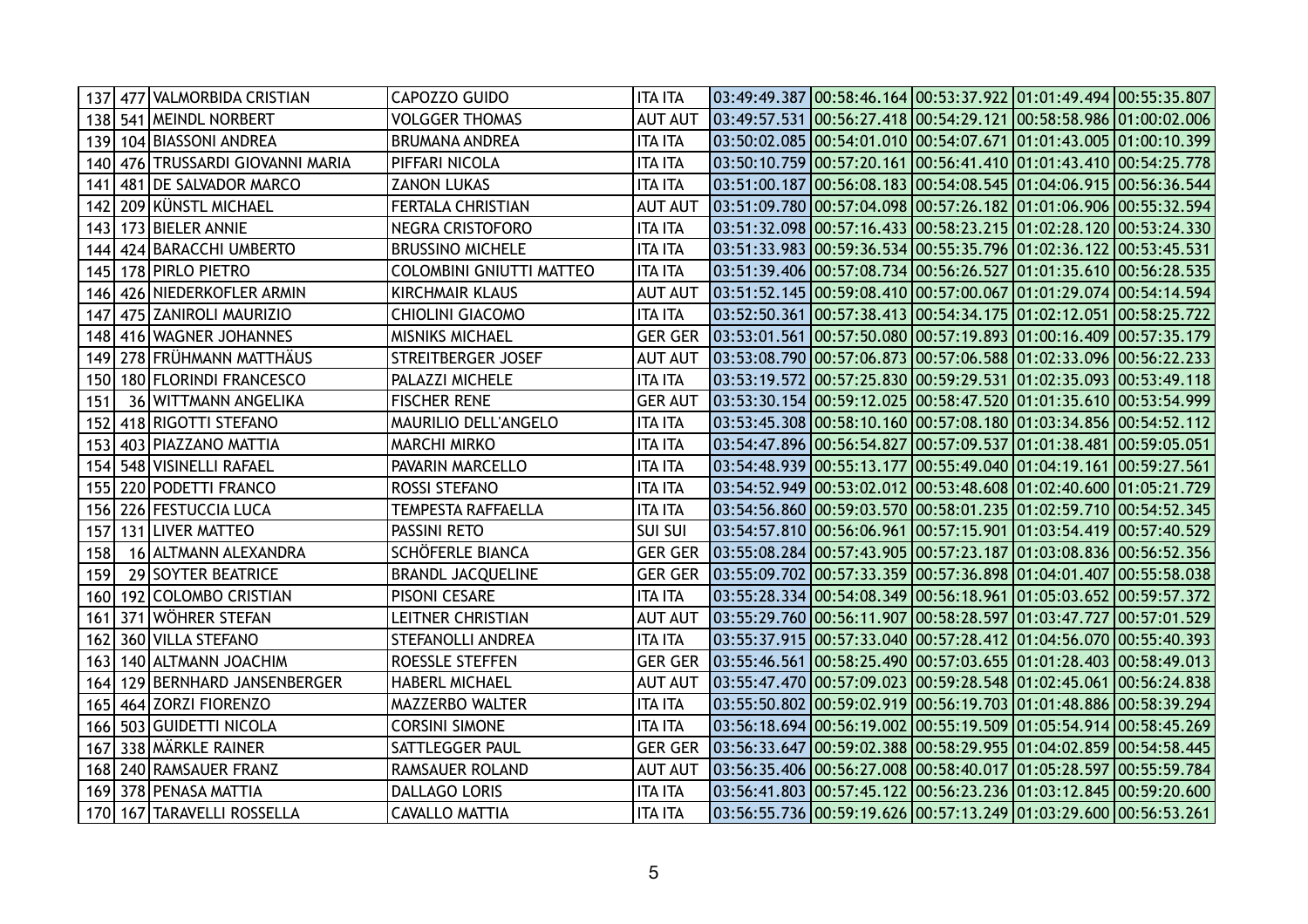|     | 171   155   PASCAL LUCA   | <b>GRANDI WALTER</b>       | <b>ITA ITA</b> | $\vert 03:57:28.668 \, \vert 00:58:25.416 \, \vert 00:57:13.280 \, \vert 01:04:11.049 \, \vert 00:57:38.923 \, \vert$ |  |  |
|-----|---------------------------|----------------------------|----------------|-----------------------------------------------------------------------------------------------------------------------|--|--|
|     | 172 518 STENICO MARTINO   | <b>TISATO MATTEO</b>       | <b>ITA ITA</b> | $03:57:43.426$ $01:01:18.062$ $00:57:59.690$ $01:02:04.112$ $00:56:21.562$                                            |  |  |
| 173 | 121 BECQUET PIERRE        | HÜBNER SIBYLLA             | <b>FRA GER</b> | 03:57:44.346 00:59:33.823 00:59:10.655 01:03:40.363 00:55:19.505                                                      |  |  |
| 174 | 177 PARIS GEORG           | UNTERTHURNER STEPHAN       | <b>ITA ITA</b> | 03:57:47.134 01:02:29.474 00:56:50.645 01:04:52.108 00:53:34.907                                                      |  |  |
| 175 | 103 DE PAULIS DAVIDE      | NOVARIA ALESSANDRO         | <b>ITA ITA</b> | 03:57:47.614 00:56:58.079 00:58:46.241 01:05:14.759 00:56:48.535                                                      |  |  |
| 176 | 472   SOMMADOSSI ROBERTO  | <b>MALACARNE LUCA</b>      | <b>ITA ITA</b> | $03:58:04.001$ $00:57:51.408$ $00:58:52.418$ $01:06:09.703$ $00:55:10.472$                                            |  |  |
| 177 | 324 NOVELLI DANIELE       | <b>LAUDATI GRAZIANO</b>    | <b>ITA ITA</b> | 03:58:09.260 00:58:05.200 00:59:14.804 01:05:06.585 00:55:42.671                                                      |  |  |
| 178 | 516 GARABONI GIANPAOLO    | <b>BARP DEMIS</b>          | <b>ITA ITA</b> | 03:58:09.596 00:57:26.130 00:54:57.295 01:02:53.439 01:02:52.732                                                      |  |  |
| 179 | 81 WALLNER ANDI           | <b>REICH BERNHARD</b>      | <b>AUT AUT</b> | 03:58:29.761 00:56:29.700 00:57:18.272 01:04:14.340 01:00:27.449                                                      |  |  |
| 180 | 21 SENN MARTINA           | DALCOLMO JEANETTE          | <b>AUT SUI</b> | 03:58:45.546 00:59:37.879 00:57:00.598 01:04:03.342 00:58:03.727                                                      |  |  |
| 181 | 450 SCHOEPFER GERHARD     | LAHNER ELIAS               | <b>ITA ITA</b> | 03:59:43.062 01:02:36.639 00:58:30.563 01:04:24.699 00:54:11.161                                                      |  |  |
| 182 | 379 SCHLEGEL STEFAN       | <b>BERCHTOLD BEDA</b>      | <b>SUI SUI</b> |                                                                                                                       |  |  |
| 183 | 238 ZERZ JÜRGEN           | <b>HÖLLRIGL FRANZ</b>      | <b>ITA ITA</b> | 04:00:29.332 00:59:00.657 00:58:38.971 01:05:55.086 00:56:54.618                                                      |  |  |
| 184 | 356 GIANOLA DAVIDE        | <b>GIANOLA DANIELE</b>     | <b>ITA ITA</b> | 04:00:36.175 00:53:46.092 00:58:16.523 01:09:15.546 00:59:18.014                                                      |  |  |
| 185 | 425 GRUBER CHRISTOPH      | <b>KOBER MAX</b>           | <b>AUT AUT</b> | $[04:00:46.620]00:59:09.143]00:58:14.011]01:04:27.663]00:58:55.803$                                                   |  |  |
| 186 | 522 TASSANI-PRELL STEPHAN | <b>STROHMAIER JOHANNES</b> | <b>GER GER</b> | 04:00:53.628 00:57:26.830 01:00:44.972 01:07:20.308 00:55:21.518                                                      |  |  |
| 187 | 313 ZENI LUCA             | <b>ZOTTA STEFANO</b>       | <b>ITA ITA</b> | 04:01:17.442 00:58:48.598 00:57:53.014 01:05:50.327 00:58:45.503                                                      |  |  |
| 188 | 125 MAGLI MAURO           | MERELLI GABRIELE           | <b>ITA ITA</b> | 04:01:24.964 00:57:24.330 00:58:17.084 01:06:08.267 00:59:35.283                                                      |  |  |
| 189 | 341 OSSYRA GABRIEL        | WILBERGER REMO             | <b>GER AUT</b> | 04:01:42.413 01:01:25.062 00:54:37.545 01:07:38.934 00:58:00.872                                                      |  |  |
| 190 | 442   SALGHETTI DIEGO     | MASSETTI PAOLO             | <b>ITA ITA</b> | $04:02:35.364$ $01:00:48.141$ $01:00:14.006$ $01:03:46.104$ $00:57:47.113$                                            |  |  |
| 191 | 253 HANUS FRANK           | <b>ZAHLAUER SUSANNE</b>    | <b>GER GER</b> |                                                                                                                       |  |  |
| 192 | 232 GAVOTTO NICOLA        | <b>SETTE MARIKA</b>        | <b>ITA ITA</b> | 04:02:46.441 01:02:39.588 01:00:04.241 01:04:12.421 00:55:50.191                                                      |  |  |
| 193 | 128 DAPUNT HEIDI          | DE VETTORI EDMUND          | <b>ITA ITA</b> | 04:02:59.193 00:59:06.702 01:00:41.494 01:05:14.088 00:57:56.909                                                      |  |  |
| 194 | 136 MORANDINI LORENZO     | PANOZZO GAIA               | <b>ITA ITA</b> | 04:03:01.465 01:00:51.651 00:59:51.013 01:06:04.836 00:56:13.965                                                      |  |  |
| 195 | 195 PROVETTINI NICOLÒ     | SIMONAZZI FRANCESCO        | <b>ITA ITA</b> |                                                                                                                       |  |  |
| 196 | 471 DALLAGO MATTEO        | DALLAGO DAVIDE             | <b>ITA ITA</b> | 04:03:19.320 01:02:12.346 00:57:23.779 01:04:55.399 00:58:47.796                                                      |  |  |
| 197 | 524 TIBONI FEDERICO       | MORESCO OTTAVIO            | <b>ITA ITA</b> | 04:03:42.033 00:56:23.799 01:02:28.364 01:05:26.771 00:59:23.099                                                      |  |  |
| 198 | 346 GIANOLA MICHELE       | <b>GIANOLA MATTEO</b>      | <b>ITA ITA</b> | 04:03:53.787 00:58:38.989 00:58:49.782 01:06:37.081 00:59:47.935                                                      |  |  |
| 199 | 412 GUSMEO THOMAS         | <b>NOSEDA MILO</b>         | <b>ITA ITA</b> | 04:03:57.326  <mark>00:59:30.156 01:01:11.446 01:07:51.336 00:55:24.388</mark>                                        |  |  |
| 200 | 112 RIZ MATTIA            | DALLAPOZZA LUCA            | <b>ITA ITA</b> | $04:04:00.603$ $00:57:22.845$ $00:57:37.429$ $01:06:51.916$ $01:02:08.413$                                            |  |  |
| 201 | 504 MOSER CARLO           | <b>SELBER FEDERICO</b>     | <b>ITA ITA</b> | 04:04:09.397 00:57:35.430 00:59:30.998 01:05:42.277 01:01:20.692                                                      |  |  |
| 202 | 148 GIOSTRA AGRIPPINO     | <b>GANCI LAURA</b>         | <b>ITA ITA</b> | 04:04:49.571 01:03:01.084 01:00:04.459 01:06:00.577 00:55:43.451                                                      |  |  |
| 203 | 249 BENZONI MARIO         | FORNONI MATTEO             | <b>ITA ITA</b> | 04:04:51.349 00:57:53.840 00:58:55.024 01:06:17.643 01:01:44.842                                                      |  |  |
| 204 | 542 TURRI GIACOMO         | <b>BRIDA ANDREA</b>        | <b>ITA ITA</b> | 04:05:02.067 01:02:16.063 01:01:32.537 01:07:35.877 00:53:37.590                                                      |  |  |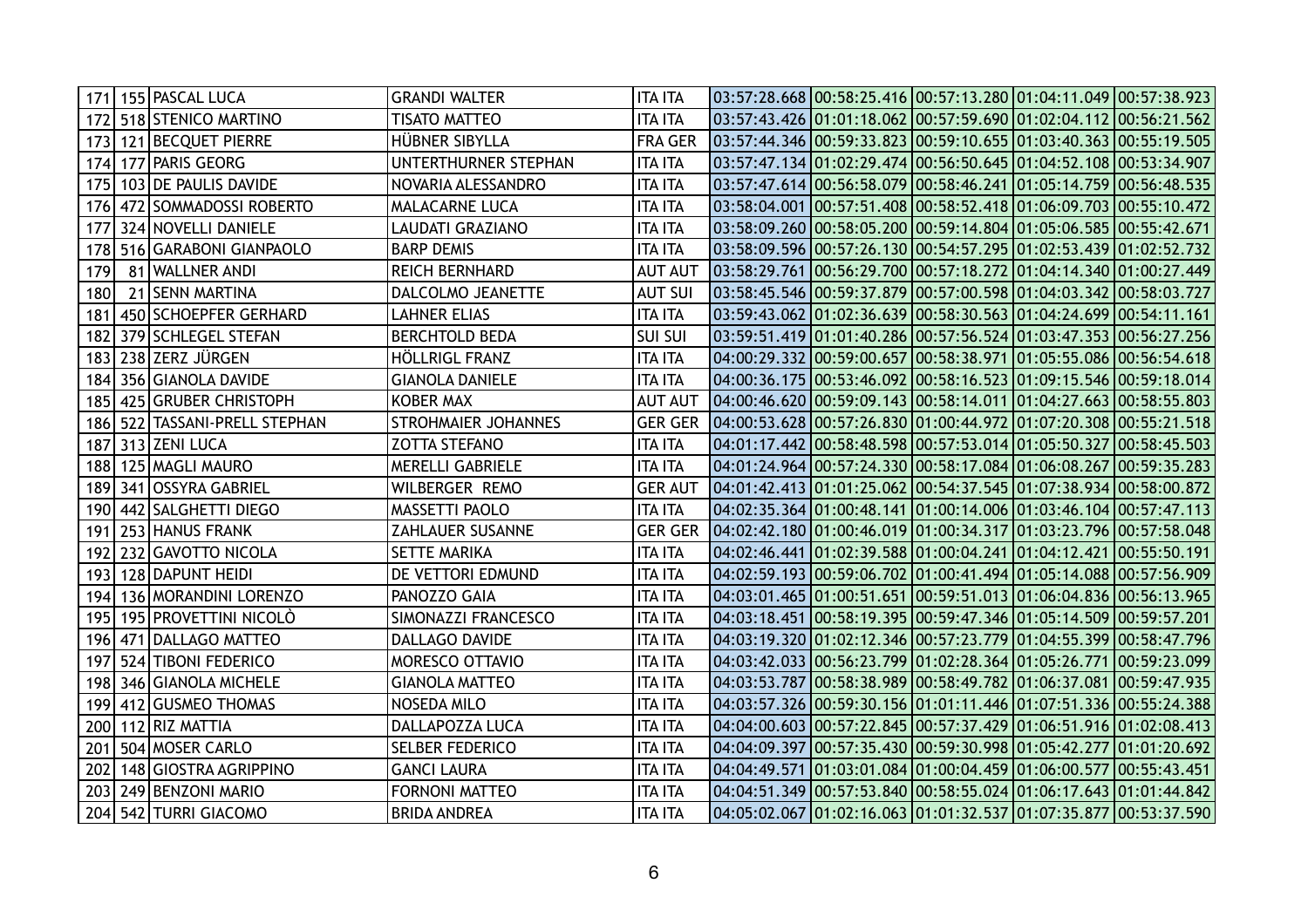| 205 |     | 427 RIEGER DENNIS       | <b>WALTER SASCHA</b>         |                | GER GER 04:05:35.716 01:02:49.322 00:59:28.470 01:05:27.504 00:57:50.420 |  |  |
|-----|-----|-------------------------|------------------------------|----------------|--------------------------------------------------------------------------|--|--|
| 206 |     | 495 WEBER ROMAN         | <b>IMHOF STEFAN</b>          | <b>GER GER</b> | 04:05:44.484 00:56:53.938 00:56:36.214 01:11:24.231 01:00:50.101         |  |  |
| 207 |     | 317 KUMETH JOHANNES     | <b>STEINMAßL HERBERT</b>     |                | GER GER 04:06:58.752 00:57:26.023 00:57:22.765 01:10:33.702 01:01:36.262 |  |  |
| 208 |     | 512 SCALVINI MAURIZIO   | <b>BORDIGA ANDREA</b>        | <b>ITA ITA</b> |                                                                          |  |  |
| 209 |     | 517 OBKIRCHER TIMO      | <b>OBKIRCHER CHRISTIAN</b>   | <b>ITA ITA</b> | 04:07:15.151 01:01:22.929 00:58:57.458 01:04:08.350 01:02:46.414         |  |  |
| 210 | 509 | <b>BAZZOCCHI DAVIDE</b> | <b>BAZZOCCHI MARCO</b>       | <b>ITA ITA</b> | 04:07:45.356 01:05:48.554 00:58:32.513 01:03:27.135 00:59:57.154         |  |  |
| 211 |     | 554 SANCHEZ GARCIA EDU  | ROVIRA ROQUETA DAVID         | <b>ESP ESP</b> | 04:08:11.032 01:02:39.714 00:58:37.942 01:07:13.335 00:59:40.041         |  |  |
| 212 |     | 307 VESCOVI MANUEL      | <b>FINAZZI MARCO</b>         | <b>ITA ITA</b> | 04:08:30.558 00:58:48.423 01:00:29.217 01:06:59.077 01:02:13.841         |  |  |
| 213 |     | 417 BRUGNOLI RICCARDO   | DOMENIGHINI FAUSTO           | <b>ITA ITA</b> | 04:09:35.099 01:00:07.394 01:01:14.098 01:09:06.498 00:59:07.109         |  |  |
| 214 |     | 151 VISONA' MORENO      | <b>URBANI MARCO</b>          | <b>ITA ITA</b> | 04:09:59.934 01:01:15.020 01:00:39.497 01:02:26.841 01:05:38.576         |  |  |
| 215 |     | 265 DUCA SILVIA         | TITOLO CLAUDIA               | <b>ITA ITA</b> | 04:10:08.062 00:59:23.074 01:02:01.444 01:07:43.927 01:00:59.617         |  |  |
| 216 |     | 367 BALZARINI LINO      | <b>BALZARINI BIANCA</b>      | <b>ITA ITA</b> | 04:10:13.969 01:04:01.951 01:03:34.233 01:04:28.646 00:58:09.139         |  |  |
| 217 |     | 258 PELIZZARI IVAN      | PELIZZARI SIMONE             | <b>ITA ITA</b> | 04:10:42.834 01:03:21.567 01:00:00.902 01:08:07.234 00:59:13.131         |  |  |
| 218 |     | 229 VARNECKE KIRSTIN    | <b>TAUBER HANS</b>           | <b>GER GER</b> |                                                                          |  |  |
| 219 |     | 115 PASOTTI LUCA        | <b>BERTOLETTI ROBERTO</b>    | <b>ITA ITA</b> | 04:11:57.062 00:57:27.090 00:59:27.675 01:08:46.452 01:06:15.845         |  |  |
| 220 |     | 203 PULCINI RAMON       | TONOLI VALERIA               | <b>ITA ITA</b> | 04:12:45.138 01:00:39.140 00:59:54.429 01:07:15.441 01:04:56.128         |  |  |
| 221 |     | 413 MONTANARI ALBERTO   | <b>BAMBER JONATHAN LOUIS</b> | <b>ITA GBR</b> | 04:12:46.651 01:01:30.386 01:02:00.742 01:07:40.947 01:01:34.576         |  |  |
| 222 |     | 158 TEZZELE MICHELA     | PILLER DARIO                 | <b>ITA ITA</b> | 04:13:11.252 01:05:53.262 01:05:29.454 01:07:25.456 00:54:23.080         |  |  |
| 223 |     | 309 ARMELLINI FLORIAN   | <b>ZÖGGELER WERNER</b>       | <b>ITA ITA</b> | 04:13:21.003 01:02:30.259 01:00:42.508 01:09:33.564 01:00:34.672         |  |  |
| 224 |     | 394 MARANGON JACOPO     | <b>SCANAVIN ENRICO</b>       | <b>ITA ITA</b> | 04:13:37.444 00:59:02.932 00:59:52.370 01:09:47.822 01:04:54.320         |  |  |
| 225 |     | 555 ALEX BAU            | <b>ARTO SIMONE</b>           | <b>ITA ITA</b> | 04:13:57.399 00:57:14.033 00:58:40.516 01:13:27.158 01:04:35.692         |  |  |
| 226 |     | 161   ANGELI DARIO      | <b>GERVASI GABRIELE</b>      | <b>ITA ITA</b> | 04:14:12.810 01:01:01.635 01:01:13.739 01:07:47.811 01:04:09.625         |  |  |
| 227 |     | 63 GRUBER MARKUS        | WIEDMER MIRIAM               | <b>ITA ITA</b> | 04:14:31.970 01:02:49.091 01:01:49.479 01:06:55.956 01:02:57.444         |  |  |
| 228 |     | 264 NODARI LARA         | <b>ZUCCHELLI SIMONE</b>      | <b>ITA ITA</b> | 04:14:40.639 01:01:47.062 01:00:25.254 01:08:41.069 01:03:47.254         |  |  |
| 229 |     | 332 VIVIANI MATTEO      | <b>MAESTRI JGOR</b>          | <b>ITA ITA</b> | 04:14:54.791 00:58:00.332 01:01:35.720 01:11:57.786 01:03:20.953         |  |  |
| 230 |     | 157 TODESCO MONICA      | DE BASTIANI JURI             | <b>ITA ITA</b> | 04:14:55.726 01:02:17.452 01:05:33.838 01:08:01.445 00:59:02.991         |  |  |
| 231 |     | 319 DIOBELLI PAOLO      | <b>GRASSI STEFANO</b>        | <b>ITA ITA</b> | 04:15:13.587 00:58:58.191 01:00:59.294 01:10:20.114 01:04:55.988         |  |  |
| 232 |     | 354 PELAMATTI LUCA      | <b>FACCHINI FLAVIO</b>       | <b>ITA ITA</b> | 04:15:14.244 01:02:19.885 01:01:10.916 01:11:01.064 01:00:42.379         |  |  |
| 233 |     | 515 MARCHESANI ALBERTO  | <b>MENEL DANIELE</b>         | <b>ITA ITA</b> | 04:15:25.157 01:01:19.974 00:59:37.799 01:09:50.553 01:04:36.831         |  |  |
| 234 |     | 396 TANCON STEFANO      | <b>BOTTER NICOLA</b>         | <b>ITA ITA</b> | 04:15:41.703 01:02:32.539 01:03:15.716 01:09:37.839 01:00:15.609         |  |  |
| 235 |     | 303 DECRESTINA MICHELE  | CHENETTI NICOLÒ              | <b>ITA ITA</b> | 04:15:44.440 00:58:29.903 01:00:52.570 01:09:20.023 01:07:01.944         |  |  |
| 236 |     | 446 ENDREß PASCAL       | MARSCHALT STEFAN             | <b>GER GER</b> |                                                                          |  |  |
| 237 |     | 276 WESSLING SOPHIA     | HÜBER MARIA                  | <b>GER GER</b> | 04:15:53.692 00:59:56.313 01:01:10.479 01:09:53.610 01:04:53.290         |  |  |
|     |     | 238 441 BERTOSSI ENRICO | <b>SALVIATO FRANCESCO</b>    | <b>ITA ITA</b> | 04:16:11.932 01:01:39.886 01:01:08.170 01:09:01.053 01:04:22.823         |  |  |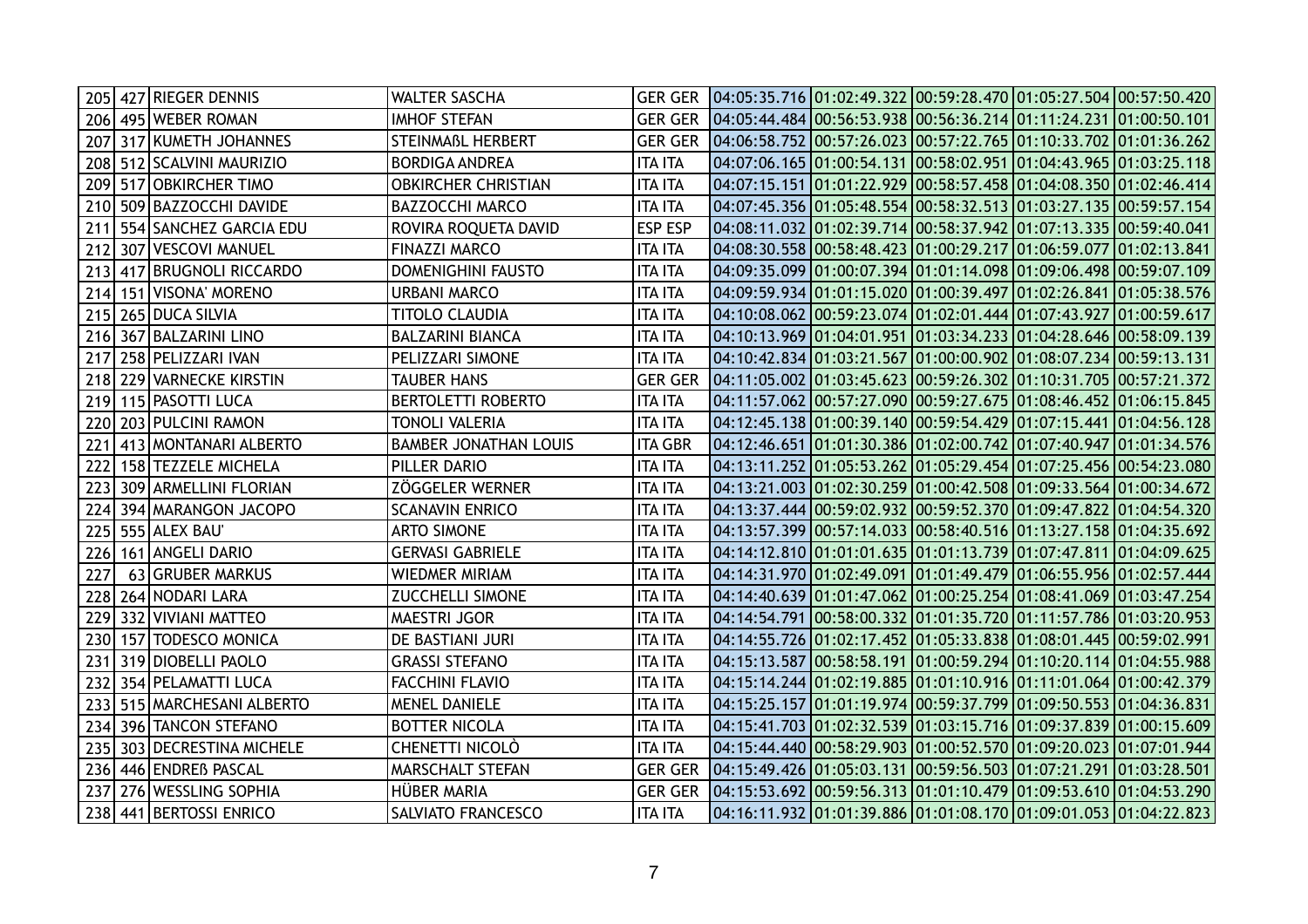| 239 | 23 BARRI MARTINA        | <b>GIORGI VALENTINA</b>     | <b>ITA ITA</b> | $\vert 04:16:15.425 \vert 01:01:21.944 \vert 00:59:02.949 \vert 01:08:50.570 \vert 01:06:59.962 \vert$ |  |  |
|-----|-------------------------|-----------------------------|----------------|--------------------------------------------------------------------------------------------------------|--|--|
|     | 240 382 REDL JOHANN     | <b>TEUFL GEORG</b>          | <b>AUT AUT</b> |                                                                                                        |  |  |
| 241 | 452 ANDREOLLI MATHIAS   | RICCADONNA NICOLO           | <b>ITA ITA</b> | 04:16:25.545 01:01:41.721 01:00:13.897 01:10:23.063 01:04:06.864                                       |  |  |
| 242 | 69 DE GASPERI ROBERTO   | JEDREJCIC GIULIA            | <b>ITA ITA</b> | 04:17:08.535 01:06:10.553 01:04:02.468 01:08:01.649 00:58:53.865                                       |  |  |
| 243 | 507 JELIC KLEMEN        | KRZISNIK SASO               | SLO SLO        | 04:17:08.747 01:03:36.575 01:01:14.738 01:08:59.820 01:03:17.614                                       |  |  |
| 244 | 376 GUERINI GRAZIANO    | TOTTOLI FABIO               | <b>ITA ITA</b> |                                                                                                        |  |  |
| 245 | 305 PITTIGHER NICOLA    | <b>CASTELLAN DIEGO</b>      | <b>ITA ITA</b> | 04:17:11.488 01:04:20.531 01:02:34.984 01:09:10.896 01:01:05.077                                       |  |  |
| 246 | 451 FANTONE ROBERTO     | PERSAMPIERI SIMONE          | <b>ITA ITA</b> | 04:17:26.078 01:01:57.811 01:02:10.507 01:12:09.860 01:01:07.900                                       |  |  |
| 247 | 250 SAVOLDELLI PAOLO    | <b>ZANOLETTI LUCA</b>       | <b>ITA ITA</b> | 04:17:31.320 01:01:40.885 01:01:03.240 01:09:31.083 01:05:16.112                                       |  |  |
| 248 | 330 ZANARDINI STEFANO   | <b>GOZZOLI PAOLO</b>        | <b>ITA ITA</b> | 04:17:36.827 01:03:14.625 01:01:30.743 01:10:53.030 01:01:58.429                                       |  |  |
| 249 | 335 PEZZEI CHRISTOPH    | RÖLL HANS                   | <b>ITA ITA</b> | 04:17:50.087 01:03:03.892 01:07:33.038 01:10:13.250 00:56:59.907                                       |  |  |
| 250 | 114 WILLEIT PAUL        | <b>VERGINER MARINA</b>      | <b>ITA ITA</b> | 04:18:20.026 01:05:27.134 01:06:40.123 01:07:17.235 00:58:55.534                                       |  |  |
| 251 | 348 GIANOLA NICOLA      | <b>GIANOLA MATTEO</b>       | <b>ITA ITA</b> | 04:18:26.098 00:59:58.413 01:00:28.999 01:12:27.550 01:05:31.136                                       |  |  |
| 252 | 196 PLONER NICOLAS      | PLONER MELANIE              | <b>ITA ITA</b> | 04:18:59.945 01:00:59.888 01:07:05.145 01:10:18.071 01:00:36.841                                       |  |  |
| 253 | 529 STREULE MARKUS      | <b>STREULE RETO</b>         | <b>SUI SUI</b> | 04:19:38.269 01:00:11.413 00:59:44.757 01:13:06.848 01:06:35.251                                       |  |  |
| 254 | 73 BAUDET GAËL          | <b>GERMAIN JEAN-CHARLES</b> | <b>SUI FRA</b> | 04:19:46.348 01:00:41.301 01:03:51.284 01:10:51.970 01:04:21.793                                       |  |  |
| 255 | 127 BELLARDO LUCA       | RABBAGLIO DANIELE           | <b>ITA ITA</b> | 04:20:49.082 01:03:01.084 01:05:25.757 01:09:48.166 01:02:34.075                                       |  |  |
| 256 | 184 REITERER DANIEL     | <b>PLATTNER GEORG</b>       | <b>ITA ITA</b> | 04:20:53.153 00:55:52.567 01:08:16.125 01:13:28.157 01:03:16.304                                       |  |  |
| 257 | 106 PAGLIA PIER CARLO   | RIVA MARCO PIETRO           | <b>ITA ITA</b> | 04:21:49.762 01:01:41.316 01:02:43.674 01:12:53.291 01:04:31.481                                       |  |  |
| 258 | 364 CROVETTI FILIPPO    | <b>SPAGNI MATTEO</b>        | <b>ITA ITA</b> | 04:22:11.435 01:01:23.273 01:02:19.087 01:11:20.377 01:07:08.698                                       |  |  |
| 259 | 266 INTERBARTOLO ANDREA | NONNINO ANNA                | <b>ITA ITA</b> | 04:22:26.639 01:06:35.034 01:04:54.214 01:07:24.879 01:03:32.512                                       |  |  |
| 260 | 456 AGSTNER MARKUS      | <b>AUER ARMIN</b>           | <b>ITA ITA</b> | 04:22:36.368 01:05:05.983 01:03:59.473 01:09:36.965 01:03:53.947                                       |  |  |
| 261 | 245 BONZI MARCO         | <b>OTTAVIANO SILVIA</b>     | <b>ITA ITA</b> | 04:22:38.345 01:02:43.378 01:05:16.460 01:13:32.806 01:01:05.701                                       |  |  |
| 262 | 375 BRUGNANI FABIO      | <b>ZAPPA MATTIA</b>         | <b>ITA ITA</b> | 04:22:39.669 01:01:55.936 01:00:47.266 01:11:09.317 01:08:47.150                                       |  |  |
| 263 | 343 SILVESTRI MATTEO    | <b>BORMOLINI FAUSTO</b>     | <b>ITA ITA</b> | 04:22:45.866 01:04:00.695 01:00:52.866 01:11:22.810 01:06:29.495                                       |  |  |
| 264 | 210 ZANON DAMIANO       | FELICETTI ISACCO            | <b>ITA ITA</b> | 04:22:47.914 00:56:56.799 00:59:14.882 01:14:33.022 01:12:03.211                                       |  |  |
|     | 265 530 WEIHS ROBERT    | TANNER JULIA                | <b>AUT ITA</b> |                                                                                                        |  |  |
| 266 | 540 VERRA IVANO         | DANTONE IGOR                | <b>ITA ITA</b> | 04:22:55.255 01:02:42.380 01:03:39.740 01:10:57.850 01:05:35.285                                       |  |  |
| 267 | 311 BELLOTTI ALESSANDRO | <b>BOCCARDO FABRIZIO</b>    | <b>ITA ITA</b> | 04:23:15.095 01:04:09.128 01:03:16.168 01:13:22.089 01:02:27.710                                       |  |  |
| 268 | 331 BARANI FABIO        | <b>SARTORI MICHELE</b>      | <b>ITA ITA</b> | 04:23:24.898 01:06:40.439 01:04:06.868 01:11:06.103 01:01:31.488                                       |  |  |
| 269 | 316 WASCHL ELENA        | PITZER THOMAS               | <b>AUT AUT</b> |                                                                                                        |  |  |
| 270 | 323 MORA DANILO         | PELIZZARI MARCO             | <b>ITA ITA</b> | 04:23:51.930 01:04:42.110 01:04:43.965 01:10:34.607 01:03:51.248                                       |  |  |
| 271 | 199 MORESCHI SILVIA     | <b>GREGORINI MATTEO</b>     | <b>ITA ITA</b> | 04:24:10.171 01:03:18.593 01:04:34.714 01:09:31.879 01:06:44.985                                       |  |  |
| 272 | 320 FORNERA GABRIELE    | POLI ROBERTO                | <b>ITA ITA</b> | 04:24:11.648 01:07:26.550 01:05:28.176 01:09:45.747 01:01:31.175                                       |  |  |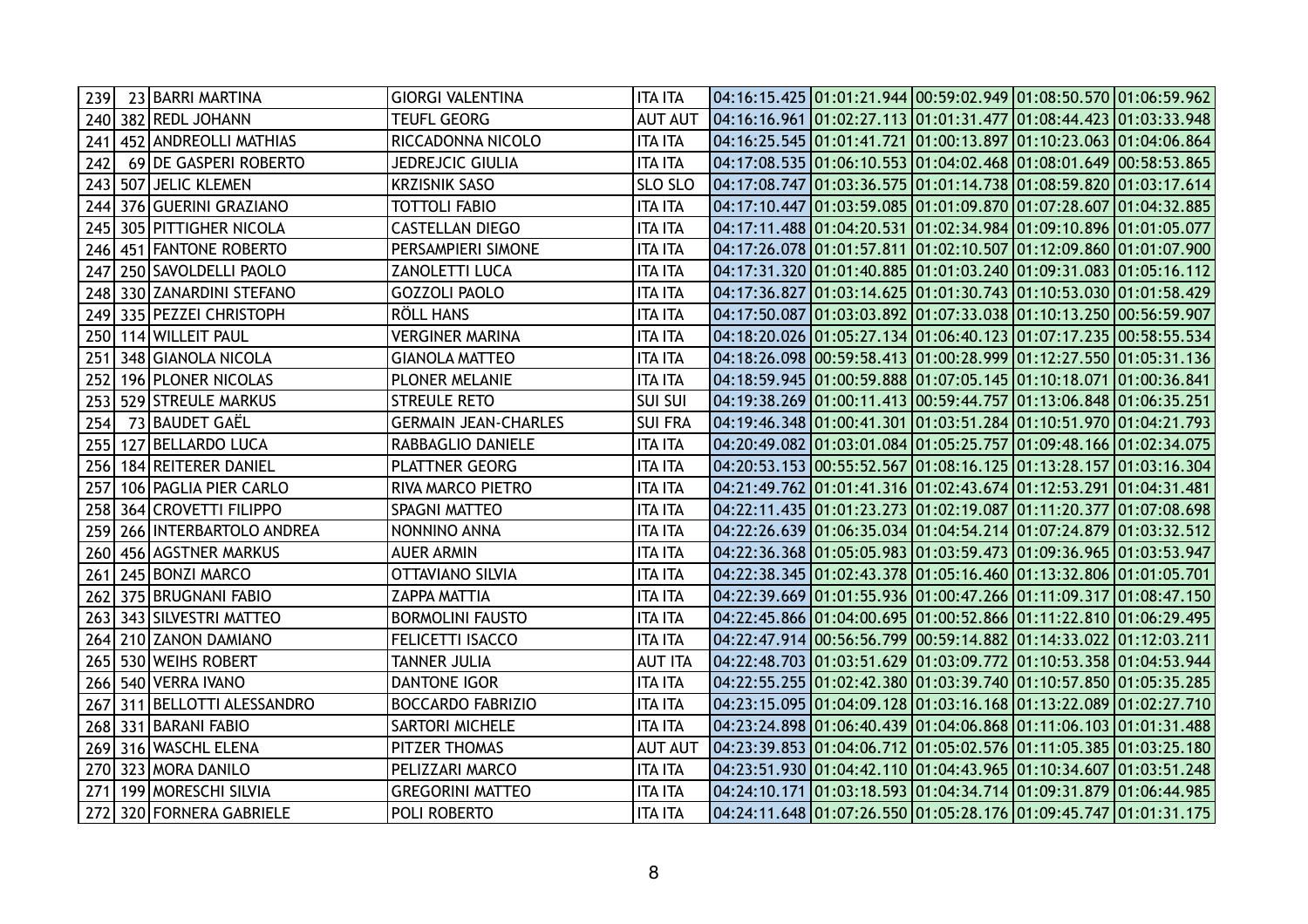| 273 | 365 FRIGERIO MAURO              | <b>NOSEDA ENRICO</b>       | <b>ITA ITA</b> | 04:24:20.821 01:03:02.629 01:04:02.469 01:13:03.509 01:04:12.214 |  |  |
|-----|---------------------------------|----------------------------|----------------|------------------------------------------------------------------|--|--|
| 274 | 147 LÖWENHAGEN TANJA            | <b>CARINA ELGASS</b>       | <b>GER GER</b> | 04:24:30.470 01:06:38.463 01:06:19.016 01:11:17.554 01:00:15.437 |  |  |
| 275 | 144 ARRIGONI NERI MARCO         | <b>BATTISTA MELESI</b>     | <b>ITA ITA</b> | 04:24:54.814 00:59:00.597 00:59:18.732 01:09:34.875 01:17:00.610 |  |  |
| 276 | 219 FERRARI EVELIN              | <b>ODORIZZI DAMIANO</b>    | <b>ITA ITA</b> | 04:25:29.072 01:06:28.861 01:05:19.970 01:11:27.257 01:02:12.984 |  |  |
| 277 | 402 MOTTA MARIO                 | <b>BRUSADELLI FELICE</b>   | <b>ITA ITA</b> | 04:25:38.885 01:03:41.036 01:04:38.911 01:12:14.744 01:05:04.194 |  |  |
| 278 | 119 SCHAFFRATH RICHARD          | HASLACH SABRINA            | <b>GER GER</b> | 04:25:44.047 01:06:19.860 01:03:05.216 01:12:21.295 01:03:57.676 |  |  |
| 279 | 188 RUATTI VALENTINA            | <b>DEROMEDI ELISA</b>      | <b>ITA ITA</b> | 04:26:25.637 01:05:01.860 01:05:11.140 01:12:08.066 01:04:04.571 |  |  |
| 280 | 117 FARINA SOFIA                | VAN DE PLASSCHE TOM ARENT  | <b>ITA NED</b> | 04:26:29.524 01:04:11.194 01:04:58.738 01:09:29.461 01:07:50.131 |  |  |
| 281 | 107 FEROLETO SILVIA             | <b>CUSINI DAVIDE</b>       | <b>ITA ITA</b> | 04:27:09.737 01:07:13.774 01:08:41.756 01:10:15.215 01:00:58.992 |  |  |
| 282 | 198 SARTOGO MONICA              | ZANOTELLI TOMMASO          | <b>ITA ITA</b> | 04:27:19.688 01:01:41.083 01:07:42.009 01:13:00.171 01:04:56.425 |  |  |
| 283 | 473 POLETTI MANUEL              | PINAMONTI ALEX             | <b>ITA ITA</b> |                                                                  |  |  |
| 284 | 486 COELLO GIORGIO              | <b>CERUTTI FRANCESCO</b>   | <b>ITA ITA</b> | 04:27:38.114 01:05:45.602 01:01:53.020 01:12:57.534 01:07:01.958 |  |  |
| 285 | 252 MUGNIER LOIC                | <b>BEYNET DAVID</b>        | FRA FRA        | 04:27:42.416 01:02:47.804 01:05:07.069 01:11:51.421 01:07:56.122 |  |  |
| 286 | 239 FRANCHI NICOLA              | <b>FRANCHI ADRIANO</b>     | <b>ITA ITA</b> |                                                                  |  |  |
| 287 | 350 GIANOLA DANILO              | <b>FAZZINI MARCO</b>       | <b>ITA ITA</b> | 04:28:16.060 01:01:18.902 01:02:01.749 01:16:18.946 01:08:36.463 |  |  |
| 288 | 489 DE FAVERI FABIO             | ALA MANUEL                 | <b>ITA ITA</b> | 04:28:30.895 01:06:55.261 01:05:57.223 01:10:55.713 01:04:42.698 |  |  |
| 289 | 256 FONTANA STEFANO             | <b>AVANCINI MONICA</b>     | <b>ITA ITA</b> | 04:28:46.240 01:05:06.618 01:05:37.176 01:14:06.362 01:03:56.084 |  |  |
| 290 | 383 GILARDONI ALESSANDRO        | PANZERI MARIO LUCIANO      | <b>ITA ITA</b> | 04:29:20.935 01:02:09.979 01:04:58.457 01:13:06.567 01:09:05.932 |  |  |
| 291 | 369 CALANCA FABRIZIO            | <b>TRENTI FRANCESCO</b>    | <b>ITA ITA</b> | 04:29:41.636 01:06:07.255 01:09:20.023 01:12:17.785 01:01:56.573 |  |  |
| 292 | 349 PASSUELLO ANTONIO           | PASSUELLO MARCO            | <b>ITA ITA</b> | 04:29:46.691 01:05:38.255 01:06:43.945 01:12:30.047 01:04:54.444 |  |  |
| 293 | 135 WACHTER STEFAN              | PERNICKA LARISSA           | <b>GER GER</b> |                                                                  |  |  |
| 294 | 194 ZULAUF MARLENE              | KARL MATTHIAS              | <b>GER GER</b> |                                                                  |  |  |
| 295 | 110 LEONI LAURA                 | PAPA PIERLUIGI             | <b>ITA ITA</b> | 04:30:21.095 01:07:18.961 01:04:55.649 01:14:12.866 01:03:53.619 |  |  |
| 296 | 126 EIDENMUELLER HORST          | EIDENMUELLER KATHRIN       | <b>GER GER</b> |                                                                  |  |  |
| 297 | 455 NOTARI MARIO                | <b>MOSETTI UMBERTO</b>     | <b>ITA ITA</b> | 04:30:33.459 01:05:27.616 01:05:16.476 01:13:50.870 01:05:58.497 |  |  |
| 298 | 547 BONAZZA WALTER              | <b>ROSSI LUIGI</b>         | <b>ITA ITA</b> | 04:30:40.838 01:06:45.101 01:07:45.940 01:15:04.689 01:01:05.108 |  |  |
| 299 | 457 GUGOLE FABIANO              | RONCARI LORIS              | <b>ITA ITA</b> |                                                                  |  |  |
| 300 | 520 CANUTI STEFANO              | <b>ZANNI LORIS</b>         | <b>ITA ITA</b> | 04:31:20.328 01:02:39.002 01:03:13.485 01:13:13.118 01:12:14.723 |  |  |
| 301 | 283 PEDRAZZI ALEX               | <b>CALDINELLI GABRIELE</b> | <b>ITA ITA</b> | 04:31:32.470 01:01:53.313 01:03:43.484 01:15:07.529 01:10:48.144 |  |  |
| 302 | 501 CASATI MATTEO               | <b>GRITTI MATTEO</b>       | <b>ITA ITA</b> | 04:32:31.677 01:04:01.519 01:03:45.465 01:12:46.989 01:11:57.704 |  |  |
| 303 | 20 BONES BICE                   | SARTORI VIOLA              | <b>ITA ITA</b> | 04:32:40.537 01:07:57.984 01:06:06.942 01:13:02.074 01:05:33.537 |  |  |
| 304 | 397 ZACCARIA MASSIMO            | <b>GUGLIELMI FRANCESCO</b> | <b>ITA ITA</b> | 04:32:41.379 01:04:54.247 01:06:39.202 01:14:35.096 01:06:32.834 |  |  |
| 305 | 118 CODENOTTI IVO               | <b>COMINELLI ANDREA</b>    | <b>ITA ITA</b> | 04:32:46.684 01:02:27.014 01:04:48.270 01:15:11.804 01:10:19.596 |  |  |
|     | 306   433   MONDINELLI CRISTIAN | <b>FINAZZI CLAUDIO</b>     | <b>ITA ITA</b> | 04:32:58.088 01:06:42.542 01:06:20.951 01:12:05.976 01:07:48.619 |  |  |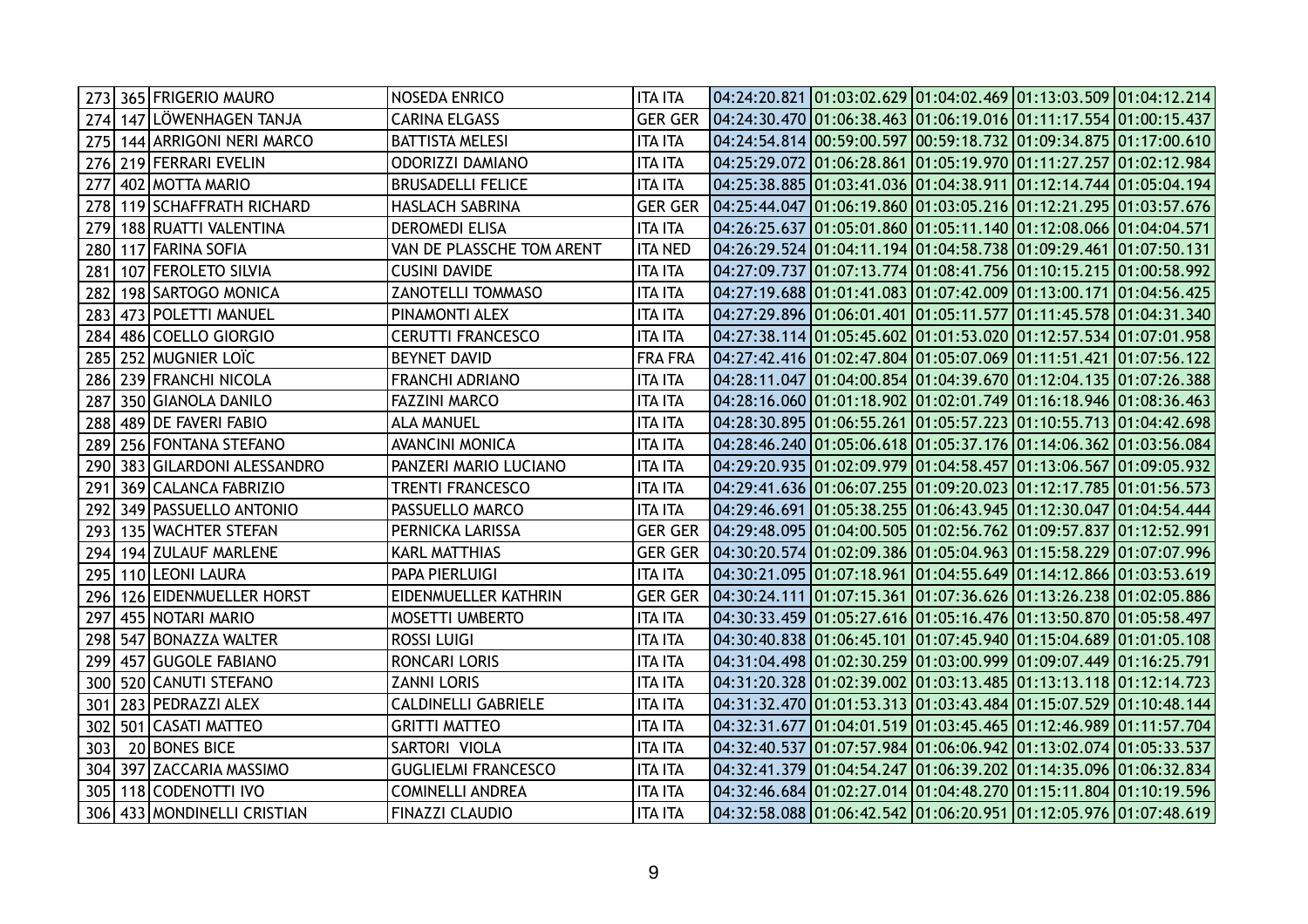| 307 257 CORSI ADOLFO            | LODI MAURIZIO                 | <b>ITA ITA</b> | $04:33:26.563$ $01:02:07.863$ $01:05:02.264$ $01:18:07.522$ $01:08:08.914$ |  |  |
|---------------------------------|-------------------------------|----------------|----------------------------------------------------------------------------|--|--|
| 308 159 MOTTIN KRISTEL          | <b>MAINO ANDREA</b>           | <b>ITA ITA</b> | $04:33:38.624$ $01:06:08.105$ $01:08:49.369$ $01:14:30.308$ $01:04:10.842$ |  |  |
| 309<br>465 GUALENI MARCO        | PEZZUCCHI AMOS                | <b>ITA ITA</b> | 04:34:00.940 01:08:25.565 01:11:07.991 01:13:34.272 01:00:53.112           |  |  |
| 310   532   MIOTTI MICHELE      | SOVILLA NICOLA                | <b>ITA ITA</b> | 04:34:35.895 01:05:31.340 01:05:50.780 01:16:01.723 01:07:12.052           |  |  |
| 329 CAZZOLLI MARCO<br>311       | <b>FRANCESCHI ARMANDO</b>     | ITA ITA        | 04:34:52.189 01:06:06.914 01:06:56.207 01:15:50.726 01:05:58.342           |  |  |
| 513 GRATAROLI PAOLO<br>312      | MILESI GIACOMO                | <b>ITA ITA</b> | $04:35:27.129$ $01:02:56.623$ $01:02:57.229$ $01:14:16.298$ $01:15:16.979$ |  |  |
| 169 BAZZOLI OVIDIO<br>313       | <b>FORESTI MICHELA</b>        | <b>ITA ITA</b> | 04:35:32.621 01:08:49.293 01:08:02.990 01:12:47.987 01:05:52.351           |  |  |
| 498 BURTSCHER MARTIN<br>314     | PÜHRINGER REINHARD            | <b>AUT AUT</b> | 04:35:34.618 01:04:10.442 01:06:03.010 01:15:18.044 01:10:03.122           |  |  |
| 315 227 DUERAUER WOLFGANG       | <b>DUERAUER DANIELA</b>       | <b>AUT AUT</b> | 04:35:49.474 01:03:32.924 01:08:59.420 01:15:44.268 01:07:32.862           |  |  |
| 519 MONDINI ENRICO<br>316       | COTTI PICCINELLI LUCA         | <b>ITA ITA</b> | 04:36:14.164 01:06:07.692 01:04:57.366 01:13:17.611 01:11:51.495           |  |  |
| 525 DELUGAN EFREM<br>317        | <b>DELLAI MICHELE</b>         | <b>ITA ITA</b> | 04:36:48.295 01:04:20.051 01:04:27.616 01:14:57.030 01:13:03.598           |  |  |
| 391 PEDRON RENATO<br>318        | <b>COVI MATTEO</b>            | <b>ITA ITA</b> | 04:37:10.199 01:02:29.042 01:02:00.976 01:19:13.744 01:13:26.437           |  |  |
| 282 CECCARELLI FILIPPO<br>319   | <b>GIANNECCHINI FRANCESCO</b> | <b>ITA ITA</b> | 04:37:35.784 01:06:51.263 01:08:32.537 01:12:41.716 01:09:30.268           |  |  |
| 320 467 ORSELLO GIOVANNI        | <b>CRAVERO ROBERTO</b>        | <b>ITA ITA</b> | 04:38:08.771  01:04:44.490  01:06:11.965  01:17:37.789  01:09:34.527       |  |  |
| 172 ZORZI NICOLÒ<br>321         | <b>CONCI TAMARA</b>           | ITA ITA        | 04:38:24.097 01:10:39.819 01:08:06.485 01:15:47.652 01:03:50.141           |  |  |
| 221 PENZO DAVIDE<br>322         | <b>SCARPA GIOIA</b>           | ITA ITA        | 04:38:37.849 01:08:11.254 01:06:09.702 01:15:46.061 01:08:30.832           |  |  |
| 420 BETTINSOLI CRISTIAN<br>323  | <b>GASPARINI RENATO</b>       | <b>ITA ITA</b> | 04:39:06.785 01:02:38.798 01:02:39.462 01:15:21.928 01:18:26.597           |  |  |
| 388 CITTERI MASSIMILIANO<br>324 | <b>FORCELLA STEFANO</b>       | <b>ITA ITA</b> | 04:39:36.378 01:04:13.943 01:07:26.424 01:15:58.261 01:11:57.750           |  |  |
| 434 PASSERA DAVIDE<br>325       | <b>MAULINI MATTEO</b>         | <b>ITA ITA</b> | 04:40:21.383 01:09:38.890 01:05:10.922 01:11:26.664 01:14:04.907           |  |  |
| 325 VANZETTA MASSIMO<br>326     | DE FAVERI ANDREA              | <b>ITA ITA</b> | 04:40:45.526 01:05:00.534 01:07:00.434 01:19:06.833 01:09:37.725           |  |  |
| 556 MASARIN MAURO<br>327        | PIZZOLATO ENRICO              | <b>ITA ITA</b> | 04:40:46.572 01:06:30.531 01:07:09.404 01:17:15.792 01:09:50.845           |  |  |
| 208 LONGHI GIACOMO<br>328       | NOSEDA MARTA                  | <b>ITA ITA</b> | 04:41:01.033 01:05:56.101 01:07:46.189 01:18:39.783 01:08:38.960           |  |  |
| 385 SILLER MARIO<br>329         | <b>KLAPPACHER RUPERT</b>      | <b>AUT AUT</b> | 04:41:03.216 01:05:12.093 01:09:09.072 01:19:58.688 01:06:43.363           |  |  |
| 330   538   STREIDL FLORIAN     | <b>WILLIBALD SEPP</b>         |                | GER GER  04:41:26.589 01:06:37.149 01:13:47.142 01:16:59.787 01:04:02.511  |  |  |
| 381 DAVIS PETE<br>331           | <b>DAVIS ANGUS</b>            | <b>GBR GBR</b> | $(04:41:54.386)01:06:57.550(01:06:52.260)01:18:25.135(01:09:39.441)$       |  |  |
| 268 ROS-VACCA STEFANO<br>332    | <b>LEONE MATTEO</b>           | <b>ITA ITA</b> | 04:42:28.255 01:06:27.553 01:06:43.461 01:14:33.662 01:14:43.579           |  |  |
| 153 STREIF ROMAN<br>333         | <b>MAYR JOHANNES</b>          | <b>GER GER</b> | 04:42:49.095 01:02:12.210 01:05:48.221 01:20:38.297 01:14:10.367           |  |  |
| 406 GUZZARDI DAVIDE<br>334      | <b>COPETA ALEX</b>            | <b>ITA ITA</b> | 04:42:58.298 01:05:13.513 01:07:15.379 01:25:39.393 01:04:50.013           |  |  |
| 174 DAL PIVA DIEGO<br>335       | <b>MURER MIRIAM</b>           | <b>ITA ITA</b> | $04:43:35.114$ $01:08:42.803$ $01:08:01.102$ $01:16:40.006$ $01:10:11.203$ |  |  |
| 336 GUNDEL DANIEL<br>336        | <b>WACH ANDREAS</b>           | <b>GER GER</b> | 04:43:35.302 01:10:43.064 01:09:04.704 01:16:58.711 01:06:48.823           |  |  |
| 537 KERN MANUEL<br>337          | ROHRER BENJAMIN               | <b>AUT AUT</b> |                                                                            |  |  |
| 493 BABJAK ADAM<br>338          | ÚTRATA JAN                    | <b>CZE CZE</b> | 04:43:42.634 01:05:31.110 01:09:38.930 01:16:35.529 01:11:57.065           |  |  |
| 490 HELMER ANDREAS<br>339       | RENGBO PAUL                   | <b>AUT SWE</b> | $04:44:19.582$ $01:08:22.031$ $01:10:52.188$ $01:15:47.793$ $01:09:17.570$ |  |  |
| 340 377 TENDERINI STEFANO       | <b>FAZZINI MIRKO</b>          | <b>ITA ITA</b> | 04:45:35.430 01:04:40.341 01:09:09.883 01:17:12.859 01:14:32.347           |  |  |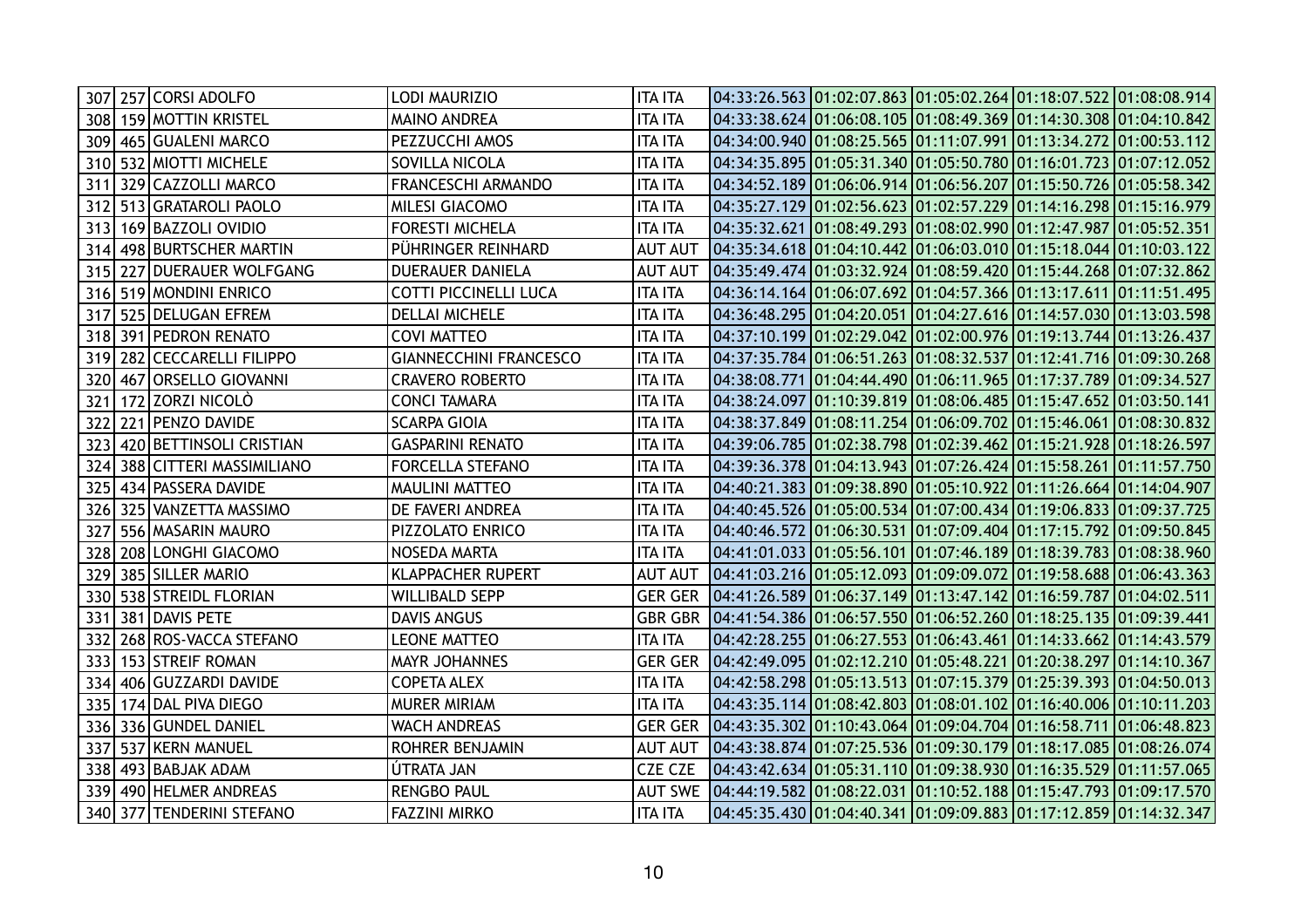|     |     | 341   101   HARICH PAUL   | <b>COPELLO ROSSLER MONICA</b> | <b>ITA ITA</b> | $04:45:59.083$ $01:05:06.443$ $01:09:07.933$ $01:25:22.639$ $01:06:22.068$  |  |  |
|-----|-----|---------------------------|-------------------------------|----------------|-----------------------------------------------------------------------------|--|--|
| 342 |     | 281 DAVARDA RINALDO       | RASOM ALDO                    | <b>ITA ITA</b> | 04:46:32.658 01:08:05.597 01:08:57.356 01:17:33.779 01:11:55.926            |  |  |
| 343 |     | 444 PRIETH MARKUS         | RIEDL URBAN                   | <b>ITA ITA</b> | 04:47:18.389 01:12:34.985 01:06:31.418 01:15:35.500 01:12:36.486            |  |  |
| 344 |     | 480 COSTA DENIS           | PESCOLLDERUNG LUCA            | ITA ITA        | 04:49:24.165 01:06:20.359 01:07:12.276 01:13:10.918 01:22:40.612            |  |  |
| 345 |     | 342 STEFANI FAUSTO        | <b>BONOMI SILVANO</b>         | <b>ITA ITA</b> | 04:49:34.944 01:09:01.055 01:08:21.819 01:16:22.066 01:15:50.004            |  |  |
| 346 |     | 429 SCHERZ KARL           | <b>SCHWAIGER THOMAS</b>       | <b>AUT AUT</b> | 04:50:09.154 01:07:33.851 01:09:41.925 01:18:41.202 01:14:12.176            |  |  |
| 347 |     | 260 LUZZI FABIAN          | ROSA MARIA                    | <b>ITA ITA</b> | 04:50:12.120 01:09:44.657 01:10:16.917 01:20:00.841 01:10:09.705            |  |  |
| 348 |     | 373 NEVOLA DOMENICO       | RUGGIERO ANDREA               | <b>ITA ITA</b> | 04:50:40.445 01:09:00.193 01:10:03.422 01:21:11.790 01:10:25.040            |  |  |
| 349 |     | 357   MARTINELLI MATTEO   | <b>LEONESIO MAURIZIO</b>      | <b>ITA ITA</b> | 04:51:08.873 01:06:34.836 01:05:10.953 01:20:18.547 01:19:04.537            |  |  |
| 350 |     | 340 GERMANI ELIA          | TARTAGLIONE LUCA              | <b>ITA ITA</b> |                                                                             |  |  |
| 351 |     | 22 OBERWALLNER EVA        | <b>ARZBERGER ISABEL</b>       | <b>GER AUT</b> | 04:51:39.177 01:08:11.349 01:10:54.668 01:19:10.062 01:13:23.098            |  |  |
| 352 |     | 154 BALADA GIACOMO        | ALBERTANI JESSICA             | <b>ITA ITA</b> | 04:52:27.959 01:12:41.681 01:12:19.220 01:20:17.127 01:07:09.931            |  |  |
| 353 |     | 251 LEONTINI VITTORIO     | <b>ARMATI ANGELO</b>          | <b>ITA ITA</b> | 04:52:34.844 01:06:20.250 01:12:51.107 01:21:53.036 01:11:30.451            |  |  |
| 354 |     | 466 MOMBELLI DAVIDE       | SONI GAETANO                  | ITA ITA        | 04:52:57.343 01:08:28.314 01:08:19.979 01:21:35.190 01:14:33.860            |  |  |
| 355 |     | 414 GIUDICI LORENZO       | <b>ASCOLI ALESSANDRO</b>      | <b>ITA ITA</b> | 04:53:03.054 01:03:16.251 01:07:07.954 01:19:05.196 01:23:33.653            |  |  |
| 356 |     | 333 SANTACROCE ANGELO     | <b>EMERI JEAN-FRANÇOIS</b>    | <b>SUI SUI</b> | 04:53:23.453 01:10:24.078 01:10:32.781 01:19:21.045 01:13:05.549            |  |  |
| 357 |     | 204 MRAS MARTIN           | <b>APOSTOLO VALERIA</b>       | <b>SUI ITA</b> | 04:54:06.479 01:07:18.844 01:12:12.169 01:23:37.369 01:10:58.097            |  |  |
| 358 |     | 510 LAPONDER MARCEL       | NACHBAR SEBASTIAN             | NED GER        | 04:54:16.853 01:07:22.947 01:10:33.421 01:18:46.538 01:17:33.947            |  |  |
| 359 |     | 211 FORSTER GABRIELE      | KOLLER MARTINA                |                | GER GER $ 04:55:18.879 01:13:21.810 01:14:12.430 01:18:30.579 01:09:14.060$ |  |  |
| 360 |     | 353 TAGNI MICHELE         | <b>ROSSI SIMONE</b>           | <b>ITA ITA</b> | 04:55:28.753  01:02:43.628  01:03:05.731  01:29:13.456  01:20:25.938        |  |  |
| 361 | 301 | <b>PEDERIVA PAOLO</b>     | PELLEGRIN ALESSANDRO          | <b>ITA ITA</b> | 04:55:33.698 01:06:07.614 01:03:10.224 01:10:35.558 01:35:40.302            |  |  |
| 362 |     | 314 WEISSENBACHER DANIELA | HÖLLBACHER LUKAS              | <b>AUT AUT</b> |                                                                             |  |  |
| 363 |     | 91 PELLEGRINI FABIO       | SALVATORE FRANCO              | <b>ITA ITA</b> | 04:56:23.275 01:06:29.111 01:07:24.318 01:26:51.683 01:15:38.163            |  |  |
| 364 |     | 407 HOFER HARALD          | DABERTO MANFRED               | <b>ITA ITA</b> | 04:56:24.476 01:16:15.656 01:18:56.803 01:17:51.875 01:03:20.142            |  |  |
| 365 |     | 185 RAMONI FILIPPO        | <b>SAUDA ALICE</b>            | <b>ITA ITA</b> | 04:57:11.870 01:10:23.205 01:11:38.660 01:20:44.022 01:14:25.983            |  |  |
| 366 |     | 231 ROLLA ALICE           | <b>FEDERIGHI FRANCO</b>       | ITA ITA        | 04:58:09.309 01:13:25.912 01:10:04.764 01:19:52.261 01:14:46.372            |  |  |
| 367 |     | 362 VICECONTE ALBERTO     | <b>MAURI DIEGO</b>            | <b>ITA ITA</b> | 04:58:10.791 01:05:18.786 01:11:35.229 01:23:10.365 01:18:06.411            |  |  |
| 368 |     | 549 ZIMELLO ALESSANDRO    | POZZAN PIETRO                 | <b>ITA ITA</b> | 04:58:24.459 01:03:59.571 01:05:28.222 01:26:29.469 01:22:27.197            |  |  |
| 369 |     | 370 PACORINI ENRICO       | <b>MORO MATTEO</b>            | <b>ITA ITA</b> | 04:58:39.115 01:06:41.639 01:10:35.340 01:25:26.117 01:15:56.019            |  |  |
| 370 |     | 133 KRAVANJA STEPHANIE    | <b>KRAVANJA CHRISTOPH</b>     | <b>AUT AUT</b> | 04:58:39.307 01:07:25.099 01:14:57.436 01:22:14.112 01:14:02.660            |  |  |
| 371 |     | 545 ENGLARO CHRISTIAN     | FIOR ALESSANDRO               | <b>ITA ITA</b> | 04:59:17.808 01:07:08.501 01:09:49.850 01:33:20.217 01:08:59.240            |  |  |
| 372 |     | 225 SILVESTRI ANDREA      | <b>FURLANI FRANCESCA</b>      | <b>ITA ITA</b> | 04:59:19.555   01:06:02.591   01:10:12.938   01:18:38.785   01:24:25.241    |  |  |
| 373 |     | 535 BOSCHETTI ALBERTO     | MORANDUZZO FRANCESCO          | <b>ITA ITA</b> | 05:00:12.430 01:06:50.504 01:08:20.431 01:24:29.052 01:20:32.443            |  |  |
|     |     | 374 368 GALBUSERA ANDREA  | PAGLIONE GIULIA               | <b>ITA ITA</b> | 05:00:18.757 01:09:25.797 01:09:59.475 01:25:11.702 01:15:41.783            |  |  |